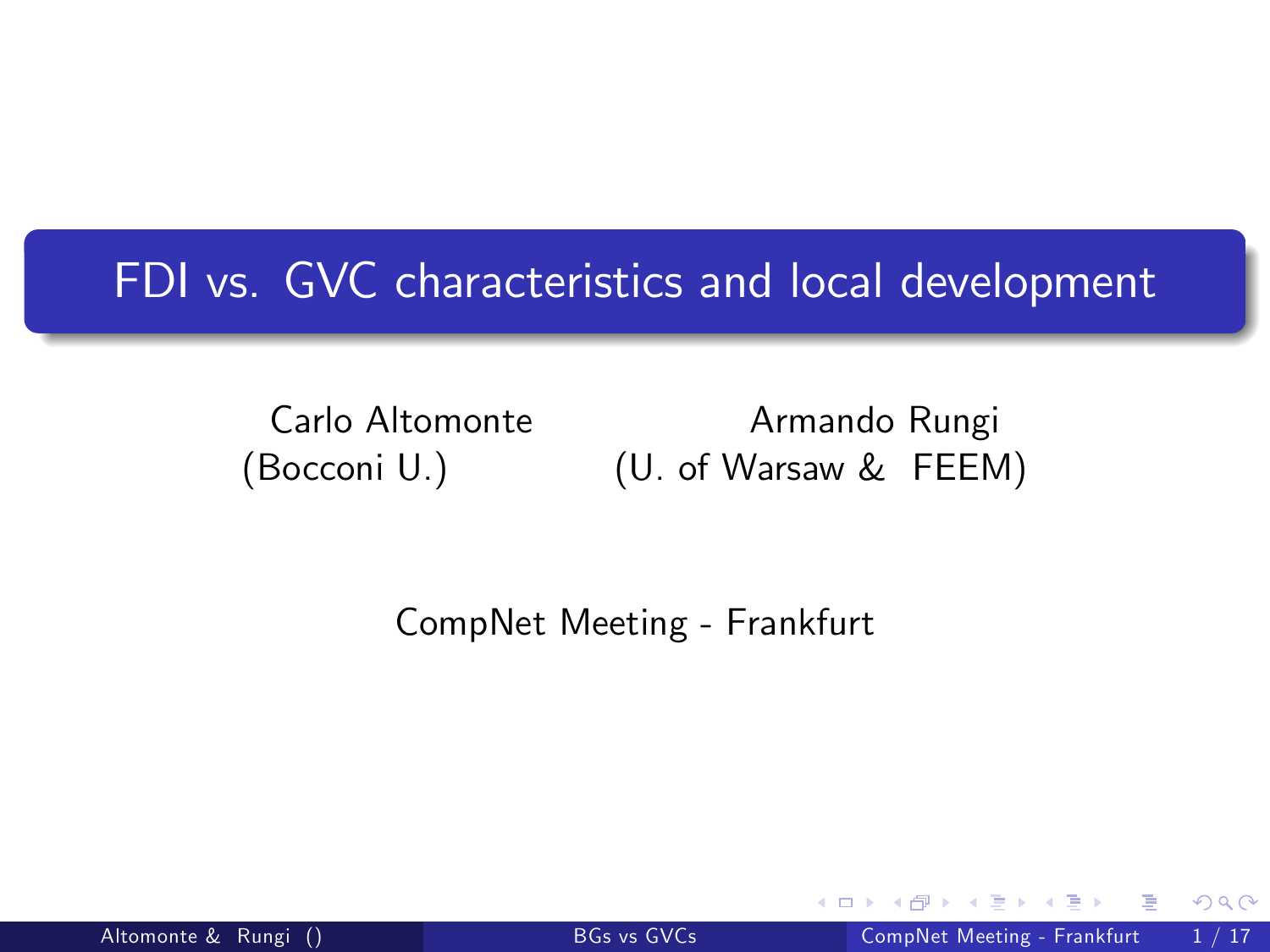<span id="page-1-0"></span>• Business groups (BGs) consist *prima facie* of legally independent firms operating across diverse industries and under different hierarchical levels, bound together by formal (equity) ties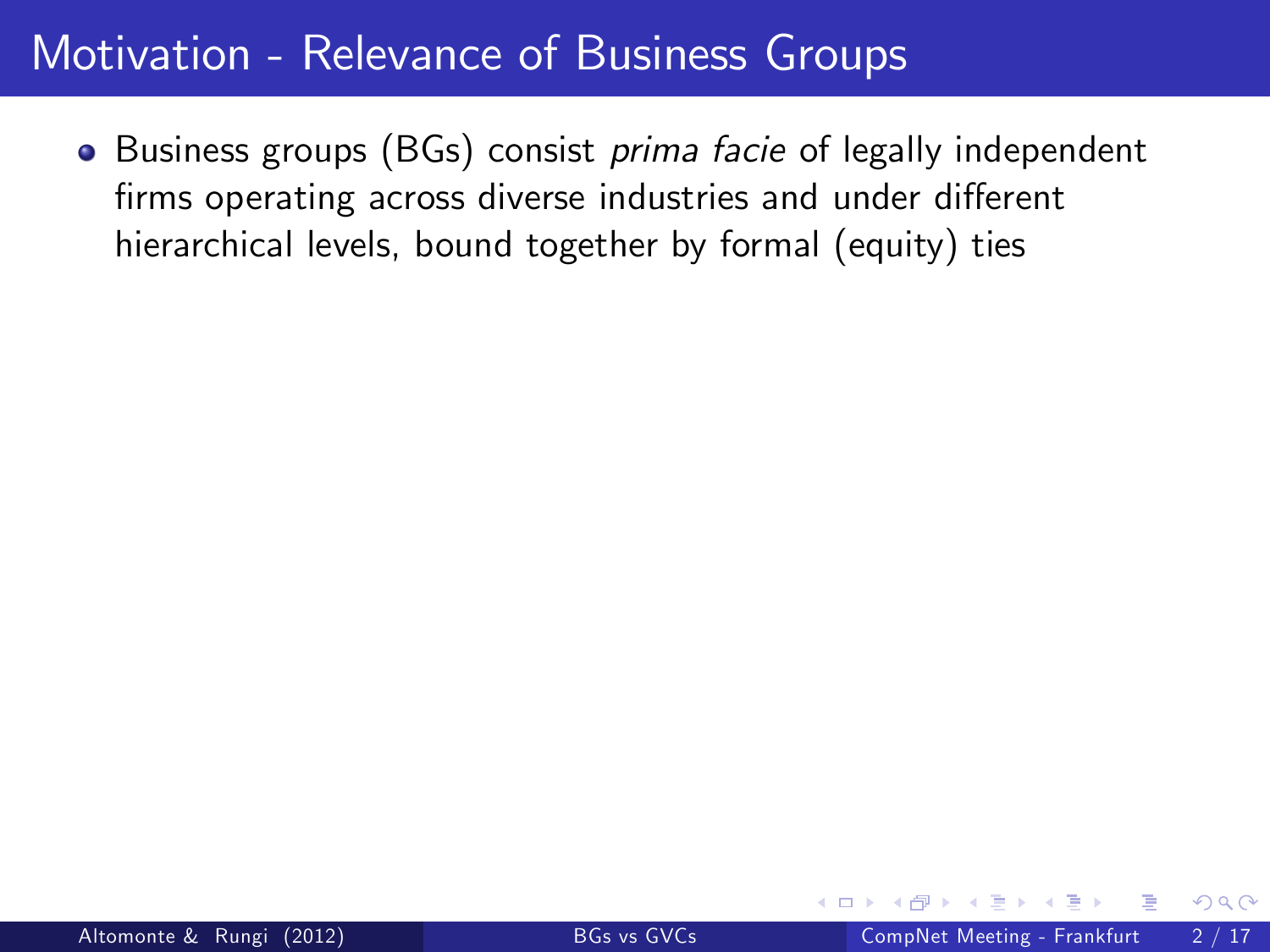- Business groups (BGs) consist *prima facie* of legally independent firms operating across diverse industries and under different hierarchical levels, bound together by formal (equity) ties
- **.** In EM, substantial fraction of firms classified as BG (Khanna and Yafeh, 2007 - JEL). In DC, less numerous BGs, but the top 100 MNEs (UNCTAD, 2011) are all organized as cross-border BGs (average of 330 affiliates each, up to 10 different hierarchical levels of control).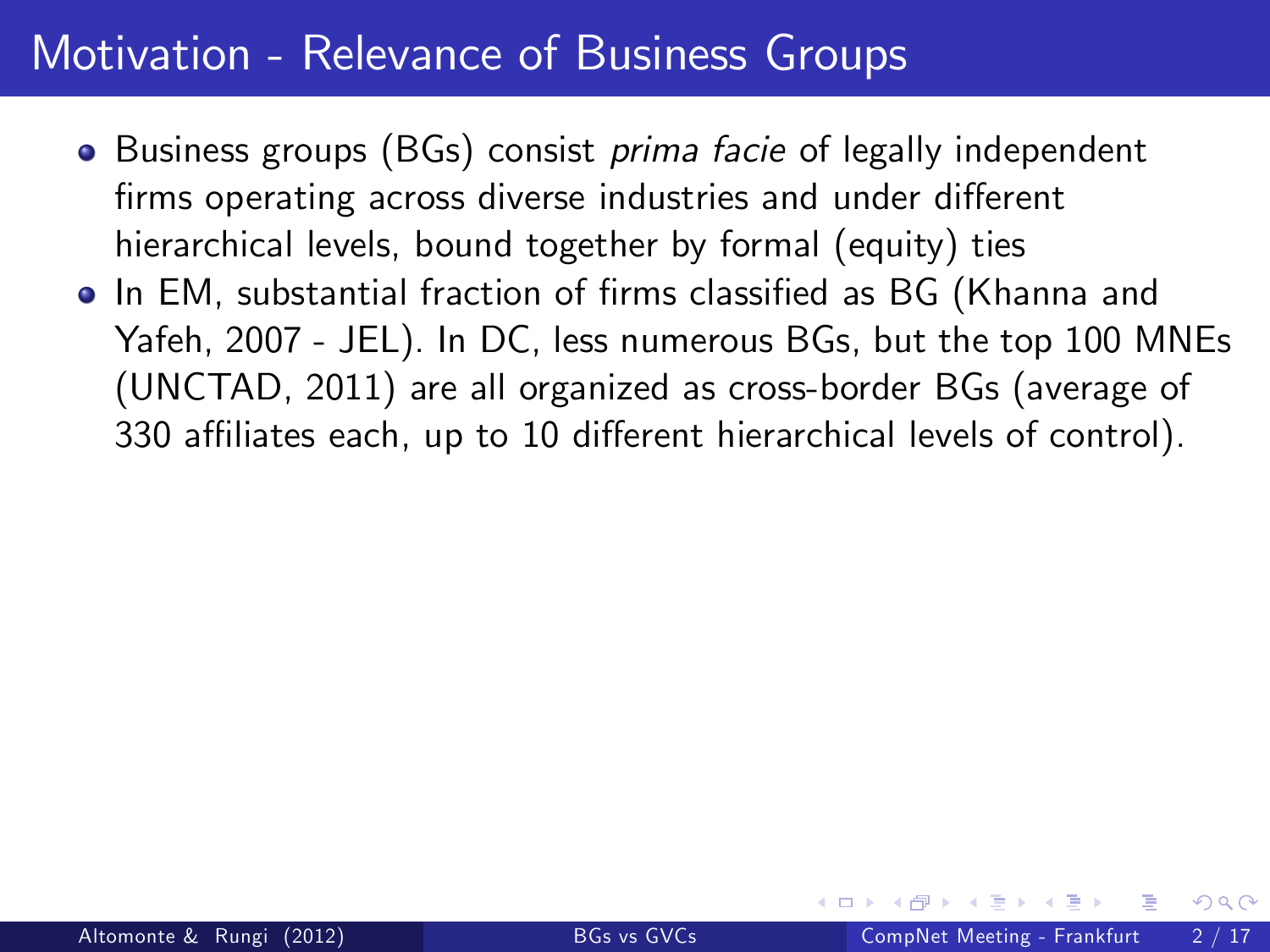- Business groups (BGs) consist *prima facie* of legally independent firms operating across diverse industries and under different hierarchical levels, bound together by formal (equity) ties
- **.** In EM, substantial fraction of firms classified as BG (Khanna and Yafeh, 2007 - JEL). In DC, less numerous BGs, but the top 100 MNEs (UNCTAD, 2011) are all organized as cross-border BGs (average of 330 affiliates each, up to 10 different hierarchical levels of control).
- A reading of the US BEA (2012) data along the dimension of BGs reveals that at least  $75\%$  of US trade can be linked to firms organized as multinational BGs; in France BGs account for some  $65\%$  of trade flows (Altomonte et al., 2012)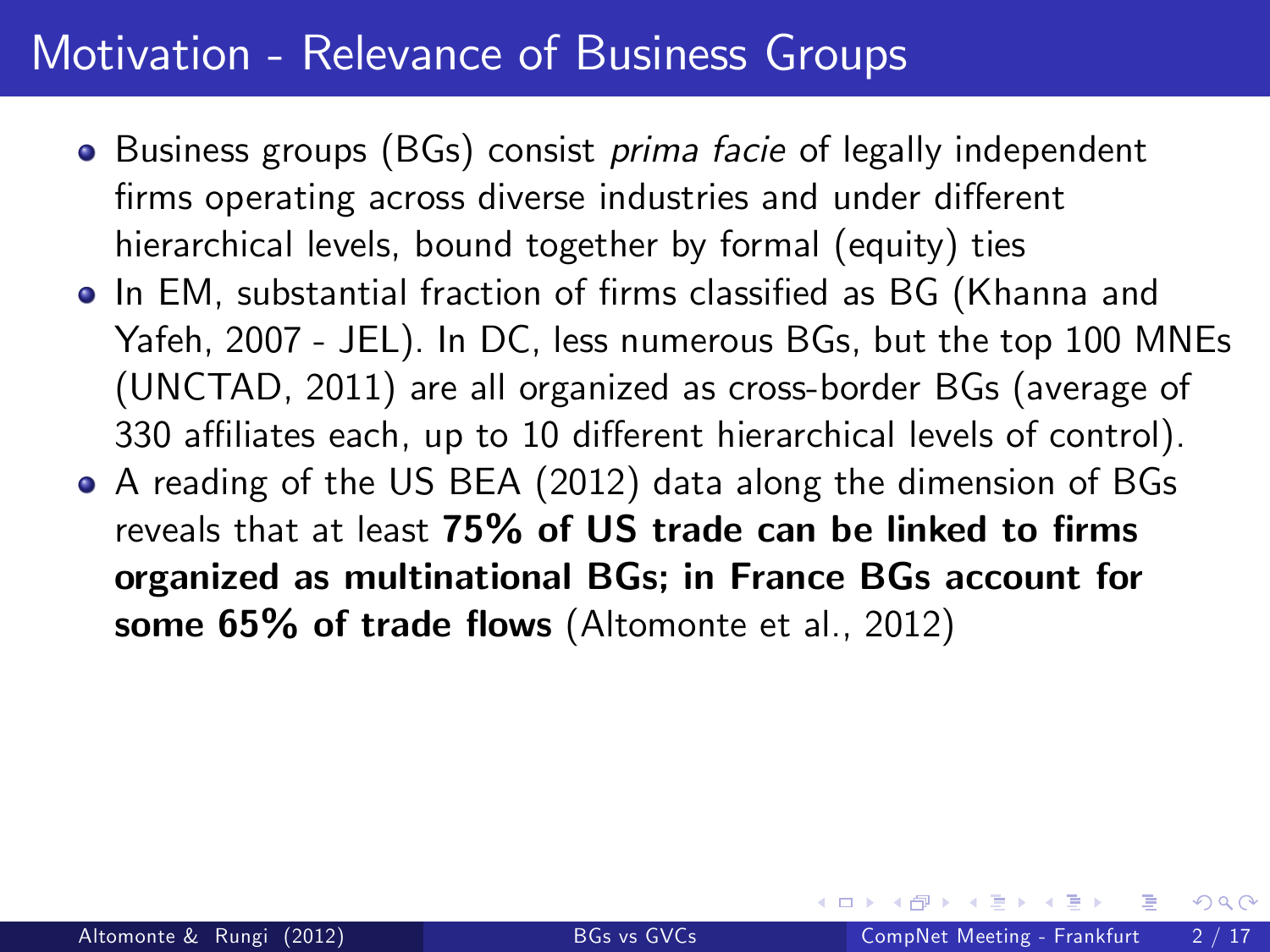- Business groups (BGs) consist *prima facie* of legally independent firms operating across diverse industries and under different hierarchical levels, bound together by formal (equity) ties
- **.** In EM, substantial fraction of firms classified as BG (Khanna and Yafeh, 2007 - JEL). In DC, less numerous BGs, but the top 100 MNEs (UNCTAD, 2011) are all organized as cross-border BGs (average of 330 affiliates each, up to 10 different hierarchical levels of control).
- A reading of the US BEA (2012) data along the dimension of BGs reveals that at least  $75\%$  of US trade can be linked to firms organized as multinational BGs; in France BGs account for some  $65\%$  of trade flows (Altomonte et al., 2012)
- <span id="page-4-0"></span>**• Economic activity is very concentrated in 'top' BGs:** in our data some 2,000 groups worldwide account for around 20 US\$ trillion of value added in year 2010.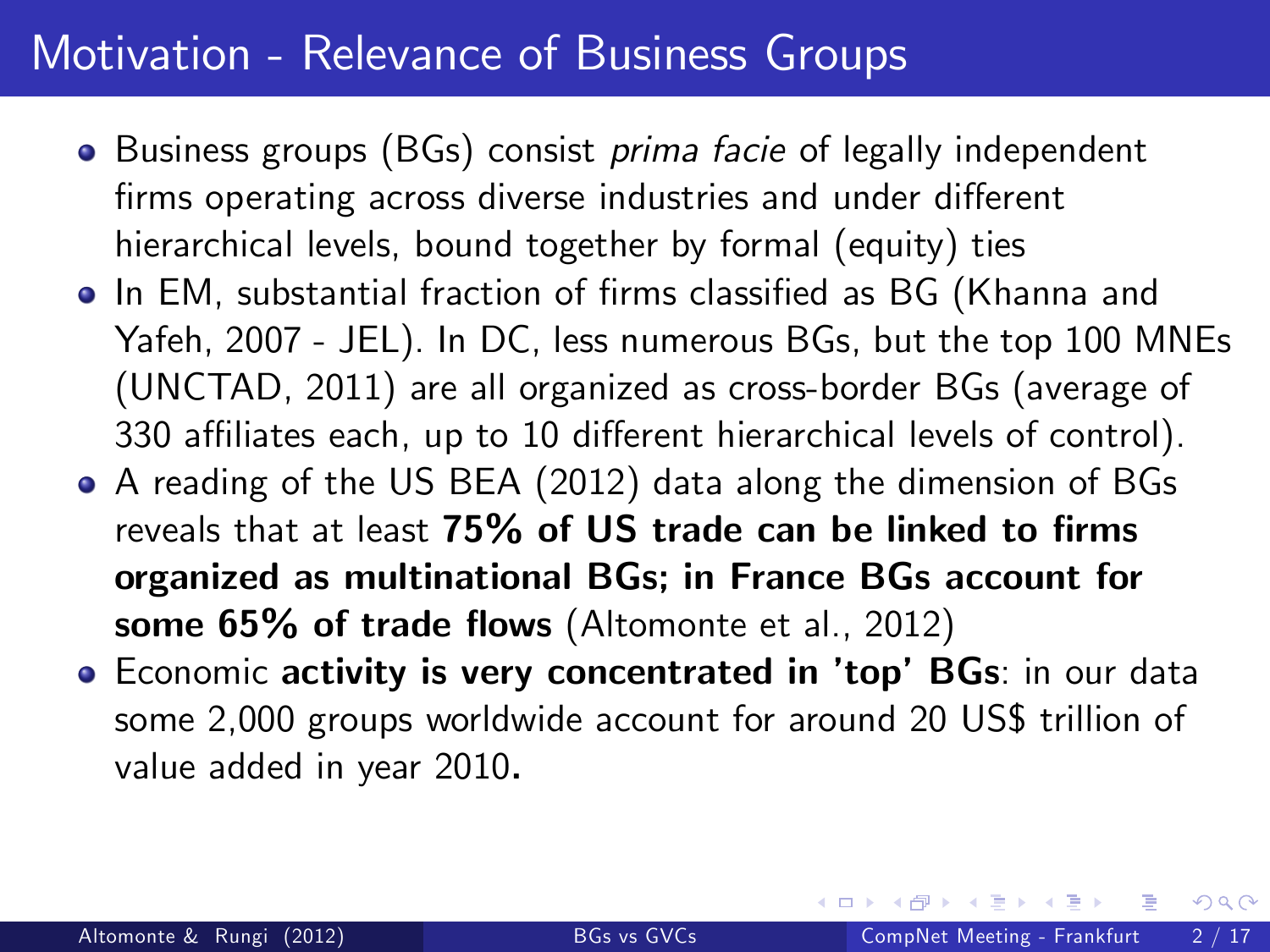- Business groups (BGs) consist *prima facie* of legally independent firms operating across diverse industries and under different hierarchical levels, bound together by formal (equity) ties
- **.** In EM, substantial fraction of firms classified as BG (Khanna and Yafeh, 2007 - JEL). In DC, less numerous BGs, but the top 100 MNEs (UNCTAD, 2011) are all organized as cross-border BGs (average of 330 affiliates each, up to 10 different hierarchical levels of control).
- A reading of the US BEA (2012) data along the dimension of BGs reveals that at least  $75\%$  of US trade can be linked to firms organized as multinational BGs; in France BGs account for some  $65\%$  of trade flows (Altomonte et al., 2012)
- **Economic activity is very concentrated in 'top' BGs:** in our data some 2,000 groups worldwide account for around 20 US\$ trillion of value added in year 2010.
- **•** BGs (in particular their foreign affiliates) are likely to be key players in sha[p](#page-1-0)ing  $GVCs \rightarrow$  organizational modes [of s](#page-4-0)[u](#page-6-0)pp[ly](#page-5-0) [ch](#page-0-0)[ai](#page-41-0)[ns](#page-0-0)  $\Omega$

<span id="page-5-0"></span>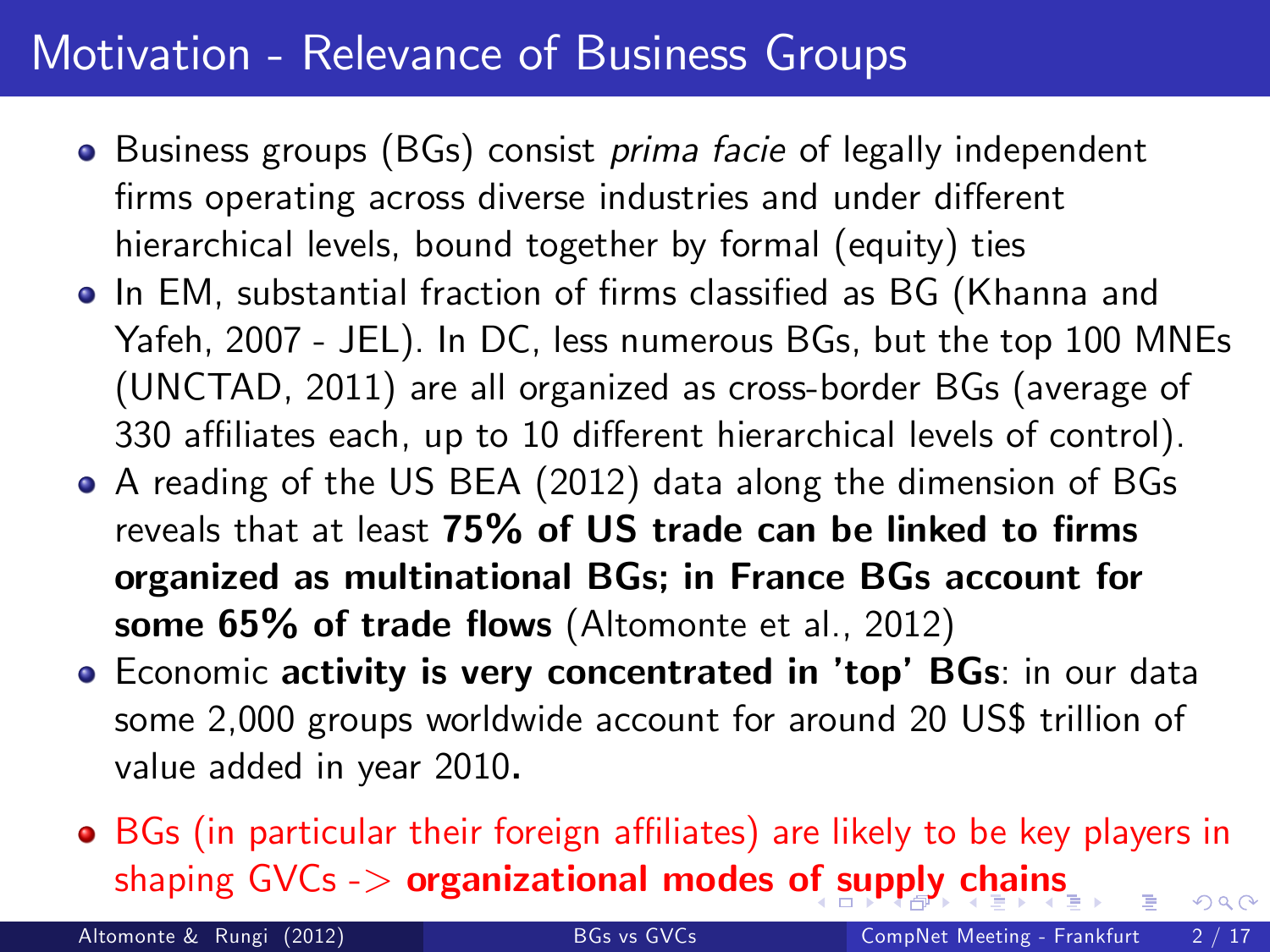<span id="page-6-0"></span>**• Our firm-level data on Business groups (270,374 headquarters of** Business Groups incorporated worldwide controlling a total of 1,519,588 affiliates in the world in 2010) have variations across countries (207) and industries (>200 NAICS 4-digit level)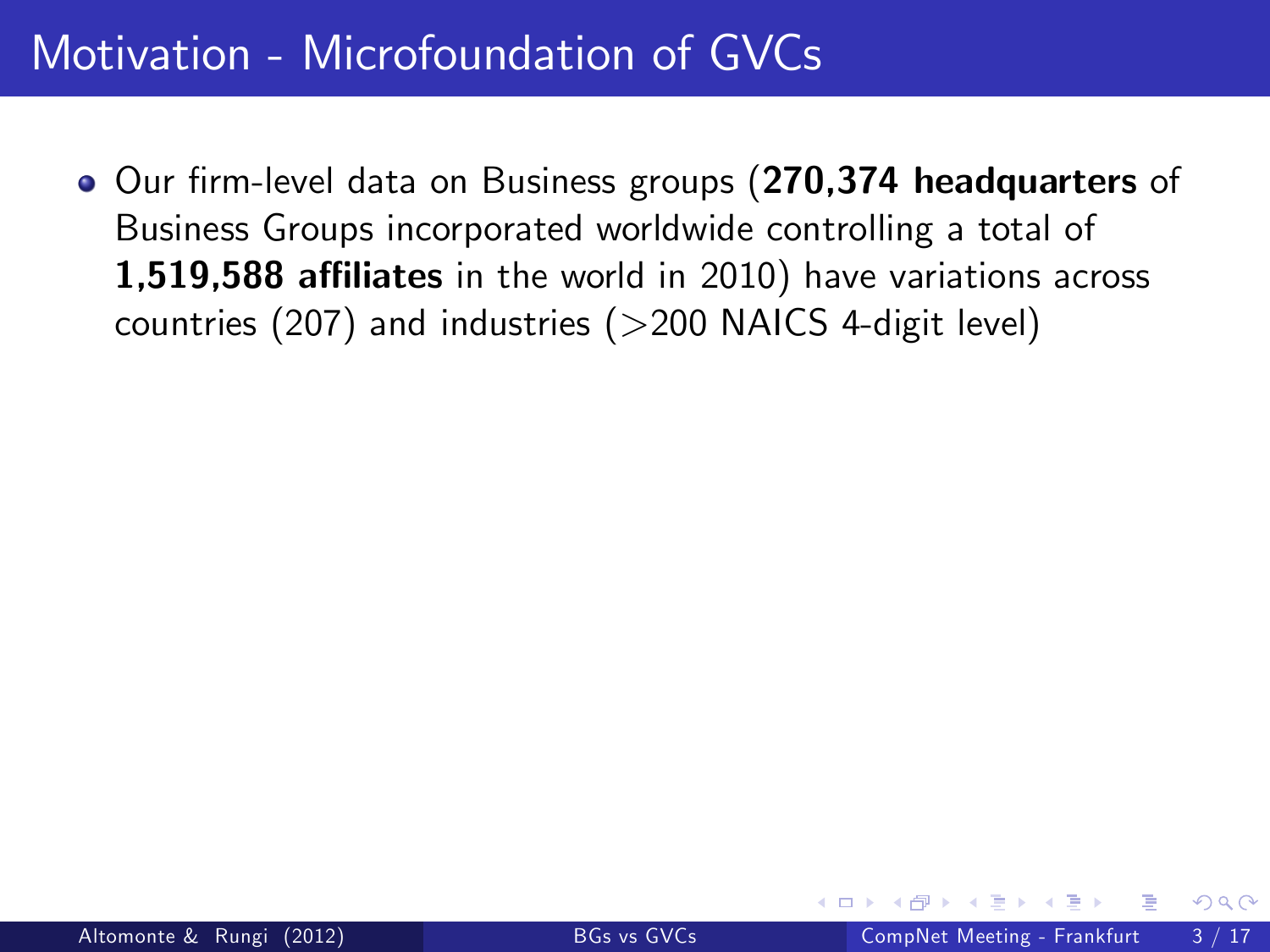- **•** Our firm-level data on Business groups (270,374 headquarters of Business Groups incorporated worldwide controlling a total of 1,519,588 affiliates in the world in 2010) have variations across countries (207) and industries ( $>$ 200 NAICS 4-digit level)
- The new 'World' Input/Output tables (WIOD) also have variation across countries (40) and industries (35 NACE-2 digits)

 $200$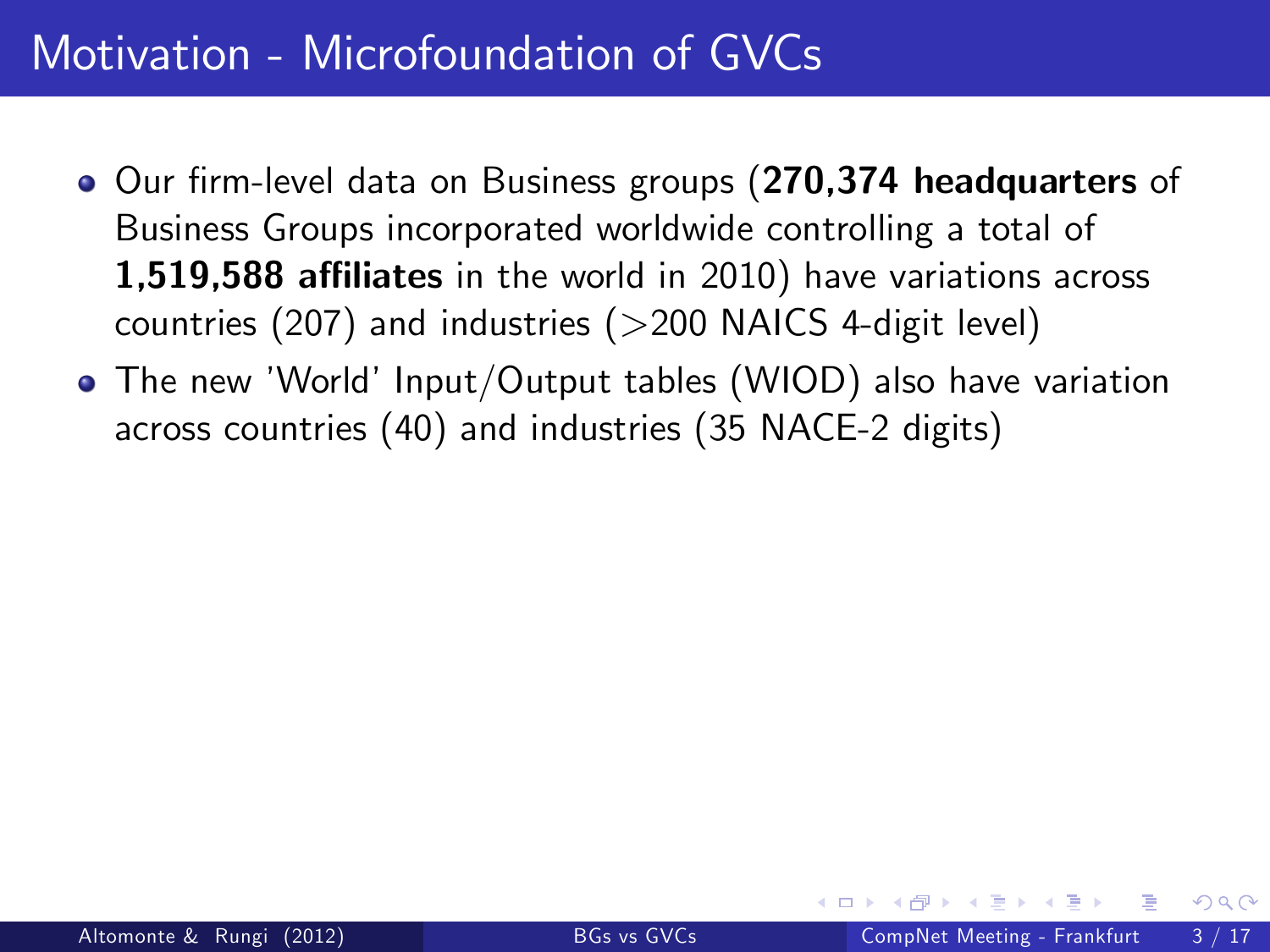- **•** Our firm-level data on Business groups (270,374 headquarters of Business Groups incorporated worldwide controlling a total of 1,519,588 affiliates in the world in 2010) have variations across countries  $(207)$  and industries  $(>200$  NAICS 4-digit level)
- The new 'World' Input/Output tables (WIOD) also have variation across countries (40) and industries (35 NACE-2 digits)
- Start by assessing the link, if any, between the growing participation of countries into Global Value Chains and economic development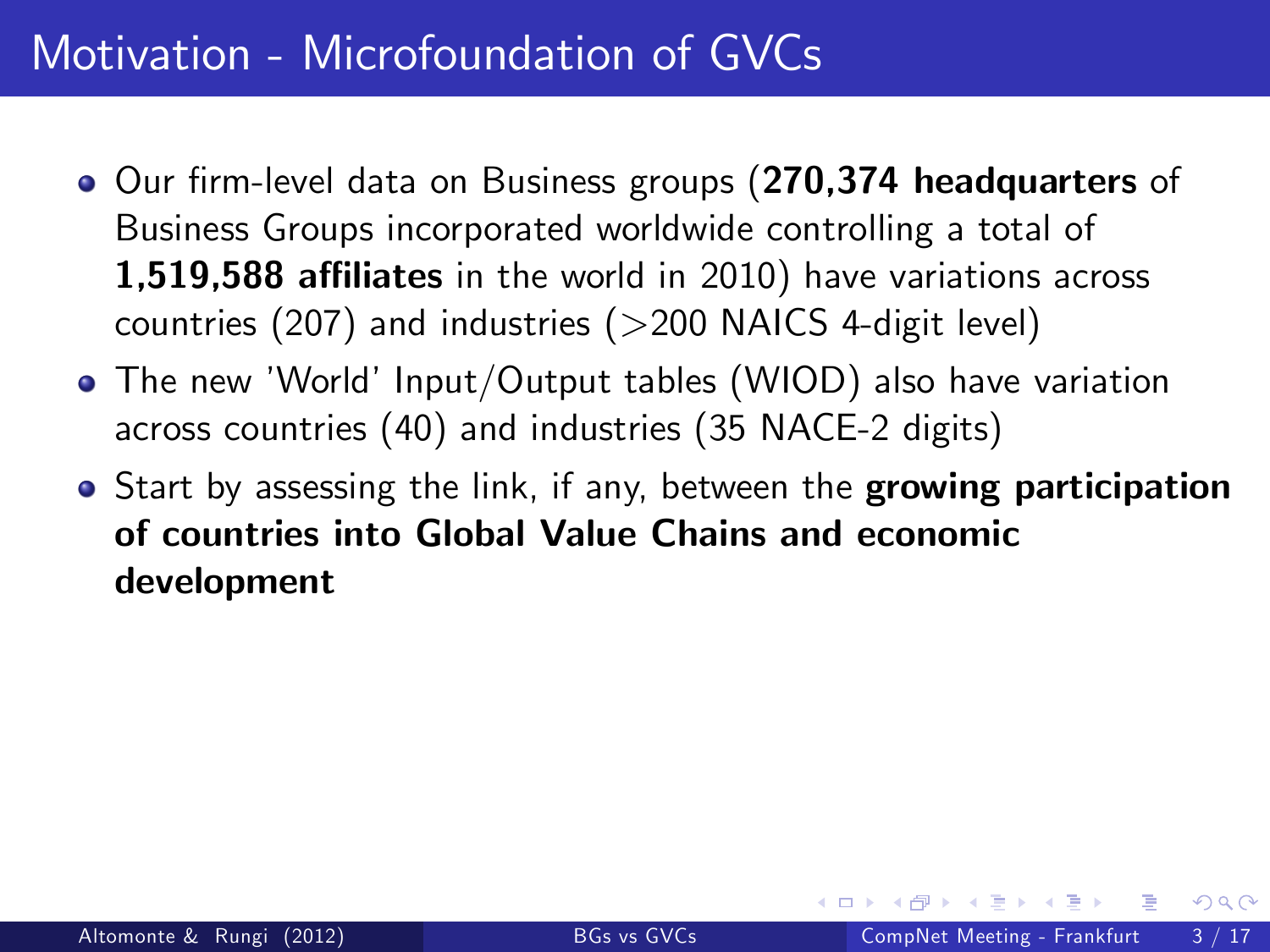- **Our firm-level data on Business groups (270,374 headquarters of** Business Groups incorporated worldwide controlling a total of 1,519,588 affiliates in the world in 2010) have variations across countries  $(207)$  and industries  $(>200$  NAICS 4-digit level)
- The new 'World' Input/Output tables (WIOD) also have variation across countries (40) and industries (35 NACE-2 digits)
- Start by assessing the link, if any, between the growing participation of countries into Global Value Chains and economic development
- . Understand whether and to what extent this link is 'mediated' by the characteristics (organization) of Business Groups that are currently hosted in a country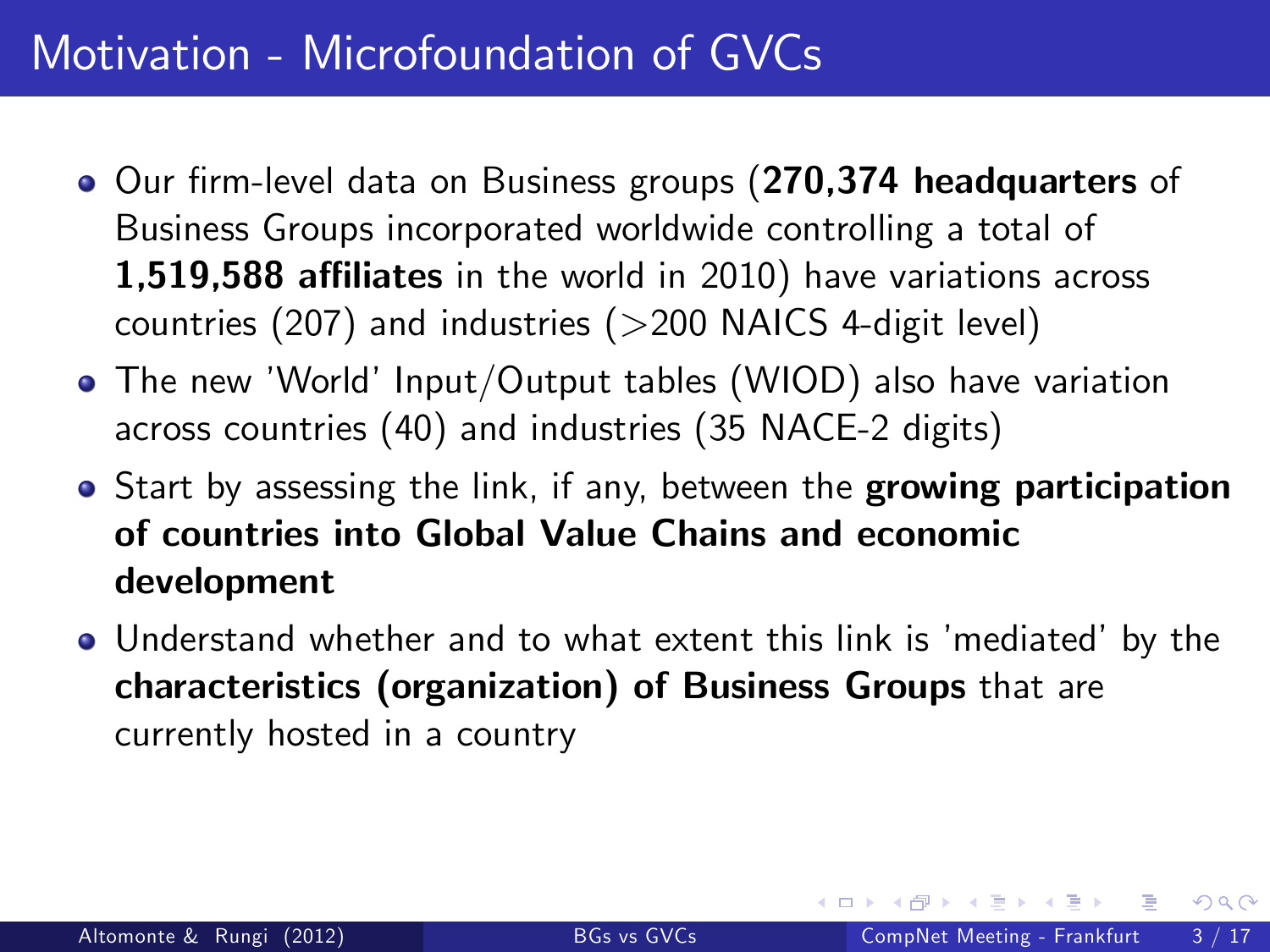- **Our firm-level data on Business groups (270,374 headquarters of** Business Groups incorporated worldwide controlling a total of 1,519,588 affiliates in the world in 2010) have variations across countries  $(207)$  and industries  $(>200$  NAICS 4-digit level)
- The new 'World' Input/Output tables (WIOD) also have variation across countries (40) and industries (35 NACE-2 digits)
- Start by assessing the link, if any, between the growing participation of countries into Global Value Chains and economic development
- . Understand whether and to what extent this link is 'mediated' by the characteristics (organization) of Business Groups that are currently hosted in a country
- What is the role of FDI in shaping GVCs? Is this link able to impact local economic development? At what conditions, if any?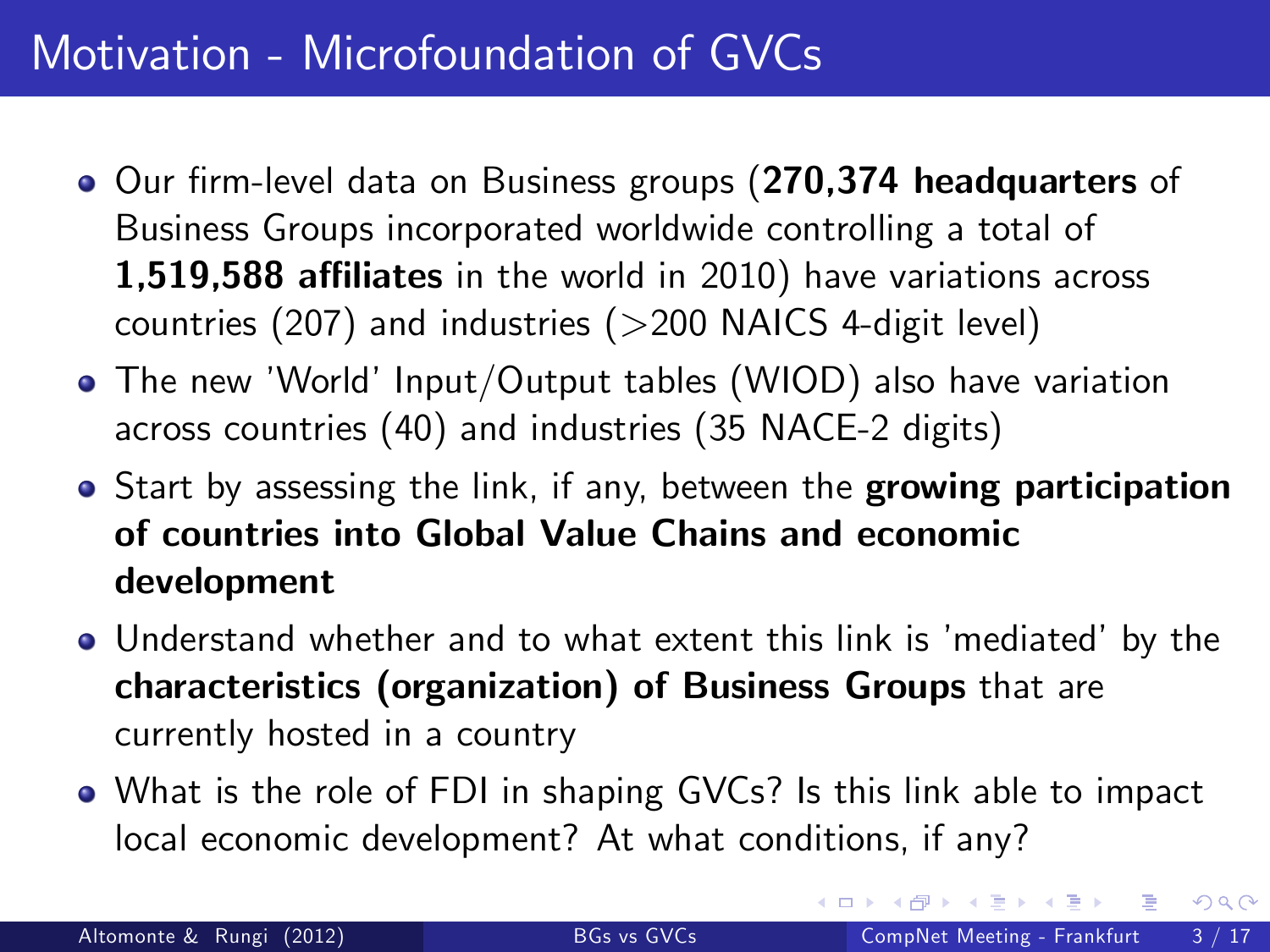### Business Groups as Hierarchies of Firms



 $\mathcal{A}$ Altomonte & Rungi (2012) [BGs vs GVCs](#page-0-0) CompNet Meeting - Frankfurt 4 / 17

4 0 8

舌

Þ

 $298$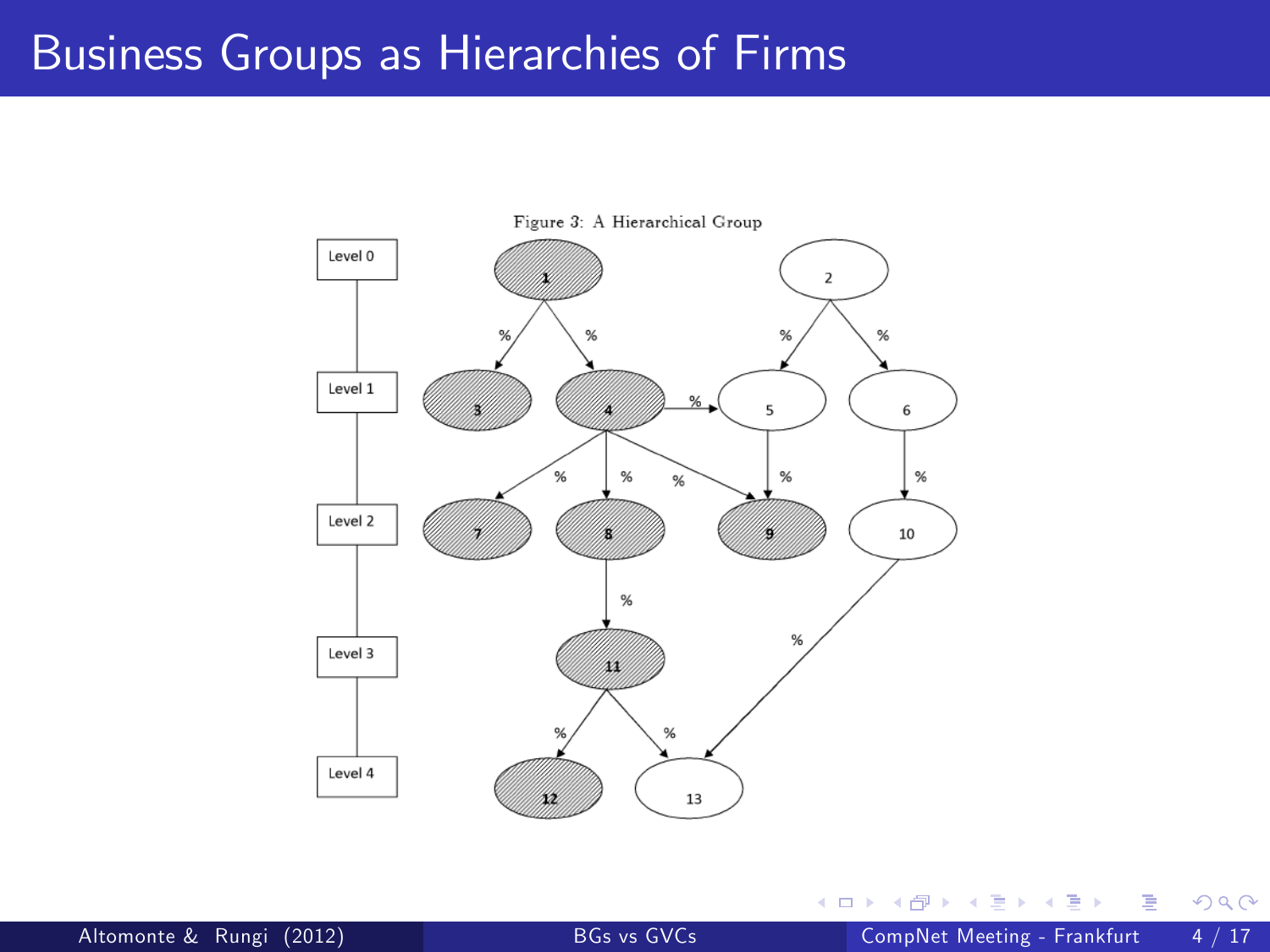**• Two BGs from our data: Mitsubishi in JP and General Motors in** US: both global manufacturing giants, they control respectively 652 and 659 affiliates in 2010.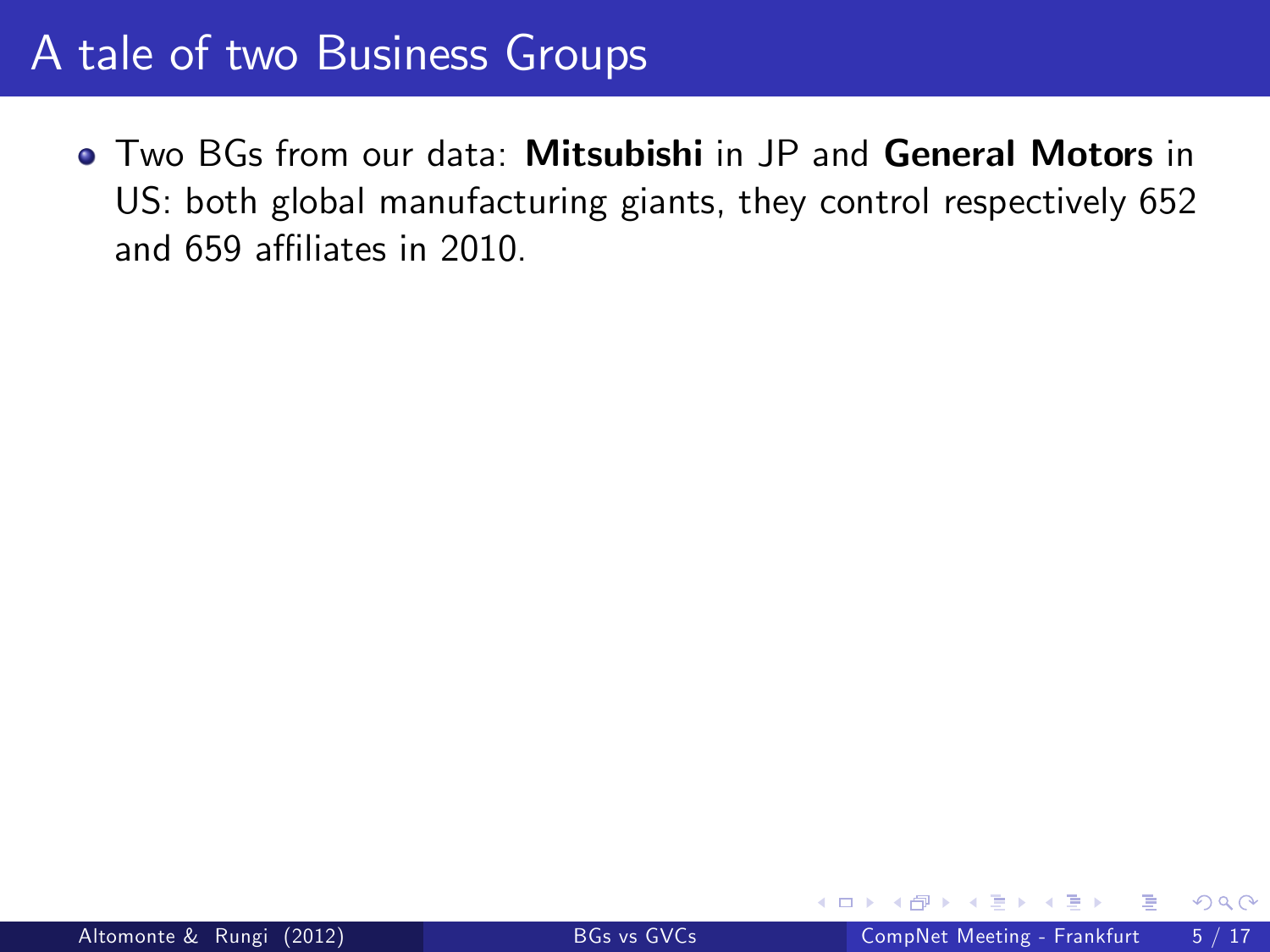- Two BGs from our data: Mitsubishi in JP and General Motors in US: both global manufacturing giants, they control respectively 652 and 659 affiliates in 2010.
- Mitsubishi is involved in more than ten lines of business (motor vehicles, electronic products, aircraft, shipbuilding, petroleum products, chemical products, primary metals, food & beverages, bank and insurance, real estate), General Motors is engaged mainly in motor vehicles.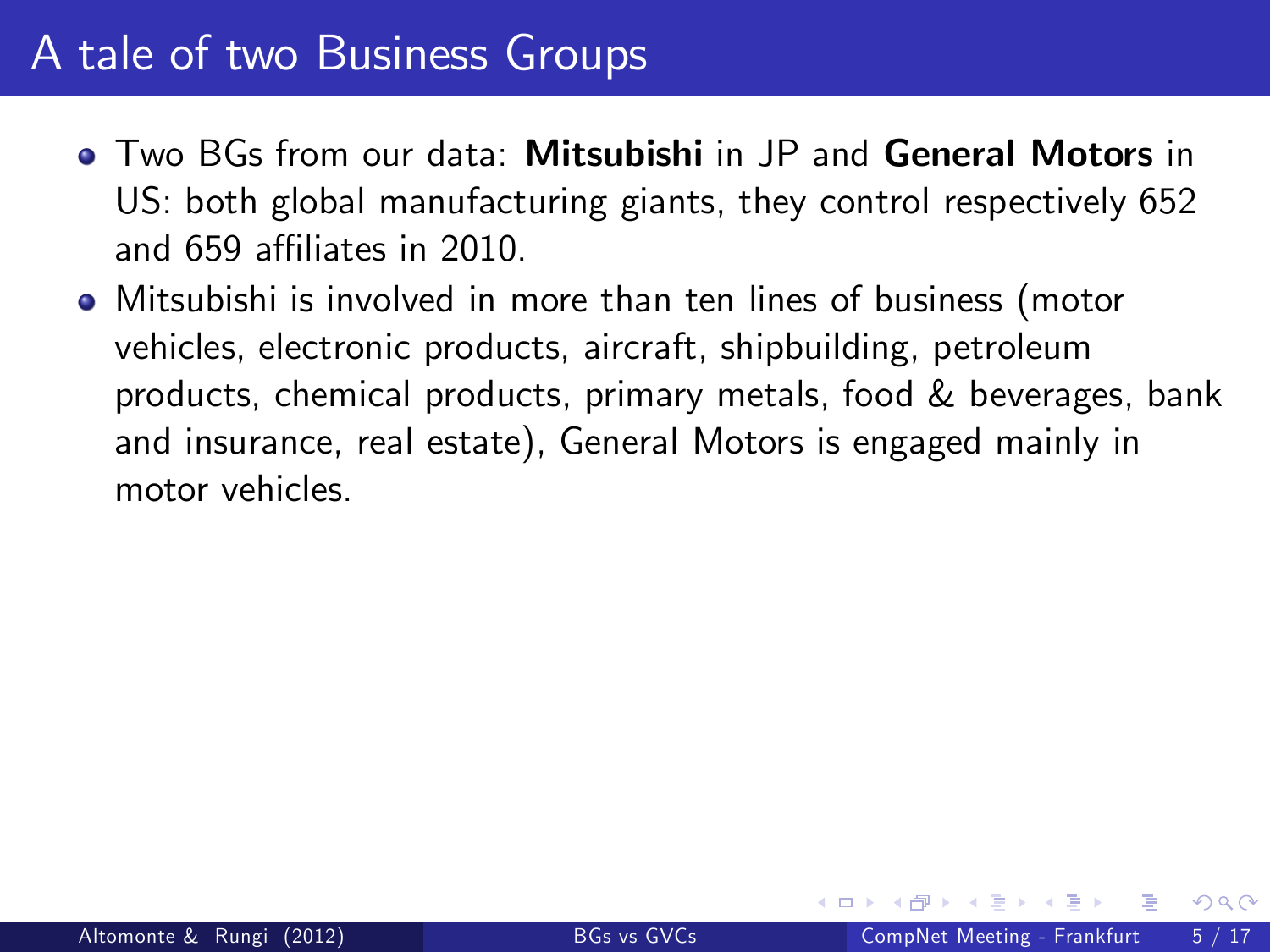- Two BGs from our data: Mitsubishi in JP and General Motors in US: both global manufacturing giants, they control respectively 652 and 659 affiliates in 2010.
- Mitsubishi is involved in more than ten lines of business (motor vehicles, electronic products, aircraft, shipbuilding, petroleum products, chemical products, primary metals, food & beverages, bank and insurance, real estate), General Motors is engaged mainly in motor vehicles.
- <span id="page-14-0"></span>• Affiliates of Mitsubishi provide a wider range of intermediate inputs, usually performing 3 or 4 main activities intra-firm, whereas the affiliates of General Motors are relatively more focused on fewer stages of production.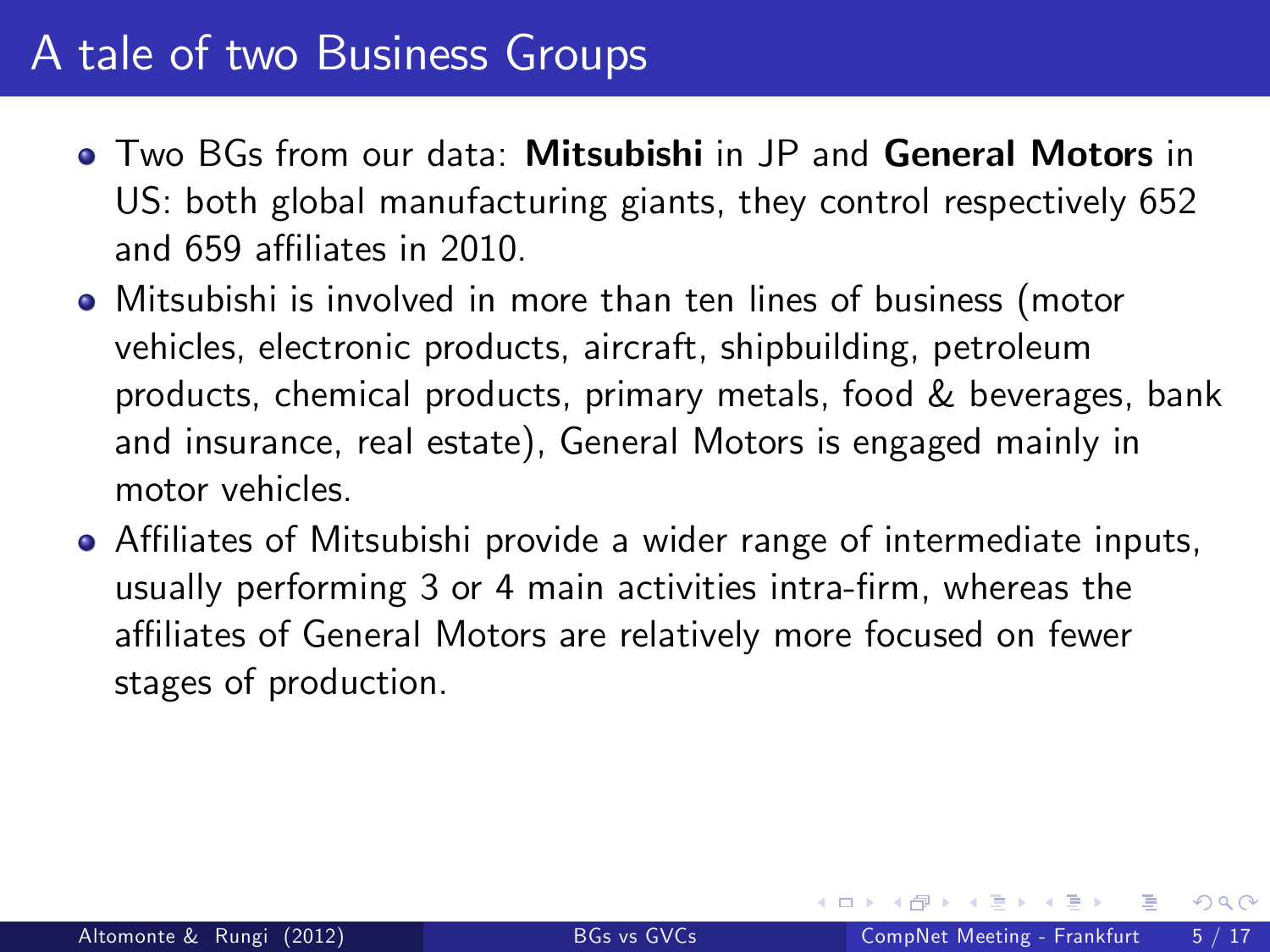- Two BGs from our data: Mitsubishi in JP and General Motors in US: both global manufacturing giants, they control respectively 652 and 659 affiliates in 2010.
- Mitsubishi is involved in more than ten lines of business (motor vehicles, electronic products, aircraft, shipbuilding, petroleum products, chemical products, primary metals, food & beverages, bank and insurance, real estate), General Motors is engaged mainly in motor vehicles.
- Affiliates of Mitsubishi provide a wider range of intermediate inputs, usually performing 3 or 4 main activities intra-firm, whereas the affiliates of General Motors are relatively more focused on fewer stages of production.
- Mitsubishi is also relatively less complex in terms of organization (with no more than 3 levels of hierarchy within the group), while GM is characterized by a deeper (up to 8 levels) and more complex hierarchy of cross-participations in its affili[ate](#page-14-0)s[.](#page-16-0)  $QQ$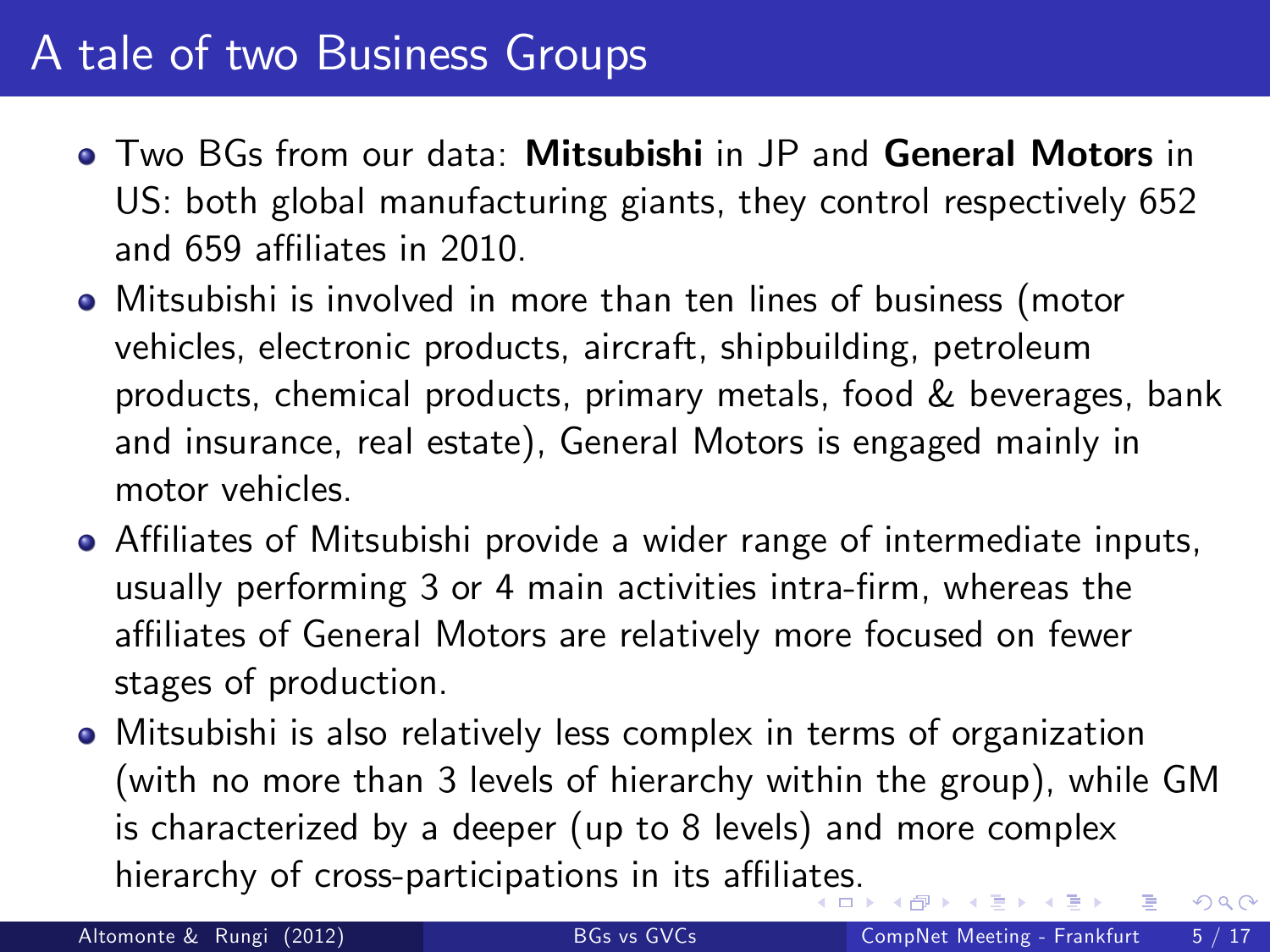<span id="page-16-0"></span>**•** From the Ownership Database of ORBIS we retrieve 270,374 headquarters of Business Groups incorporated worldwide controlling a total of 1,519,588 affiliates in 2010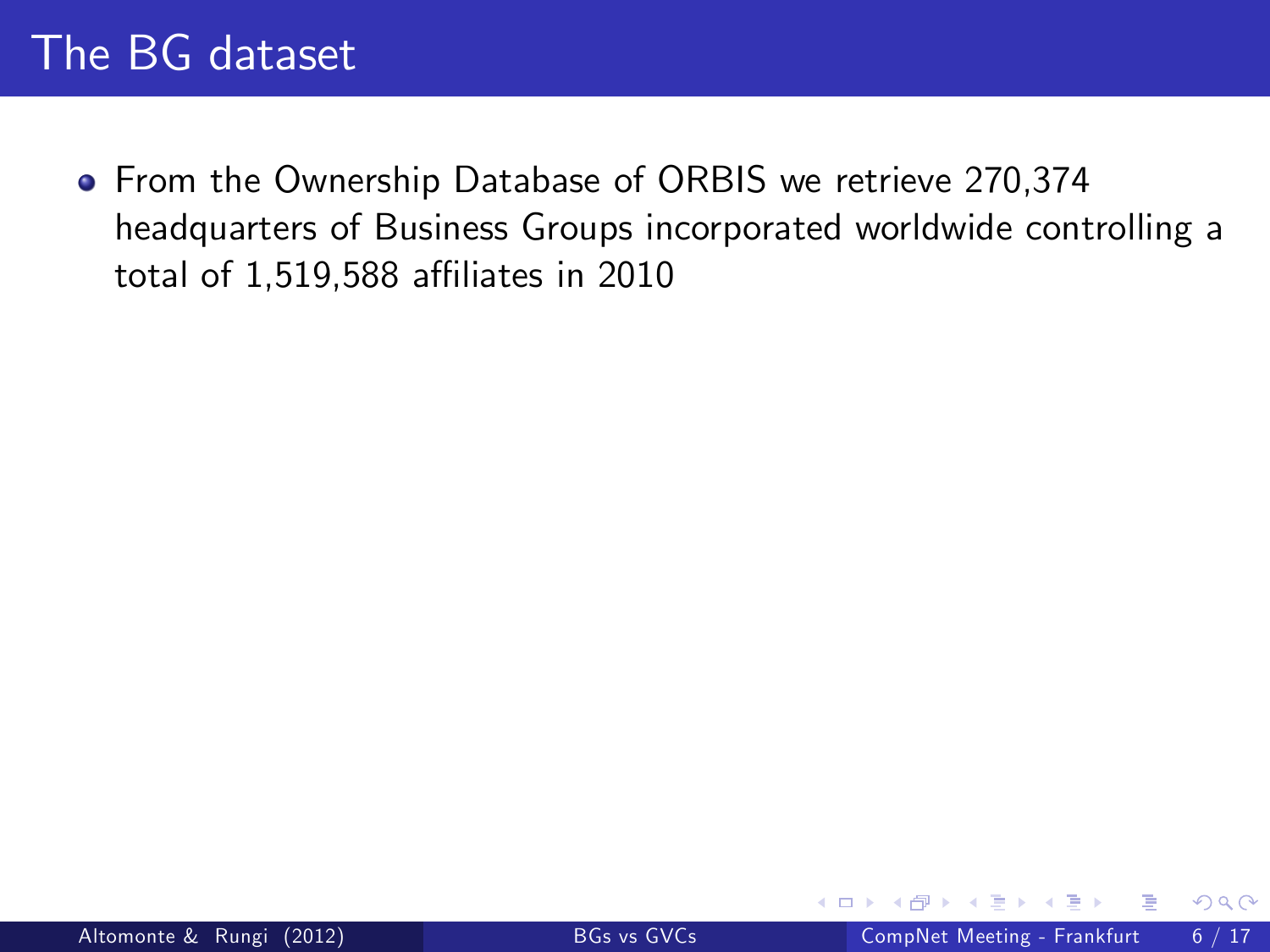- **From the Ownership Database of ORBIS we retrieve 270,374** headquarters of Business Groups incorporated worldwide controlling a total of 1,519,588 affiliates in 2010
- Some of these BGs have more than 1,000 affiliates on more then 10 levels of hierarchical control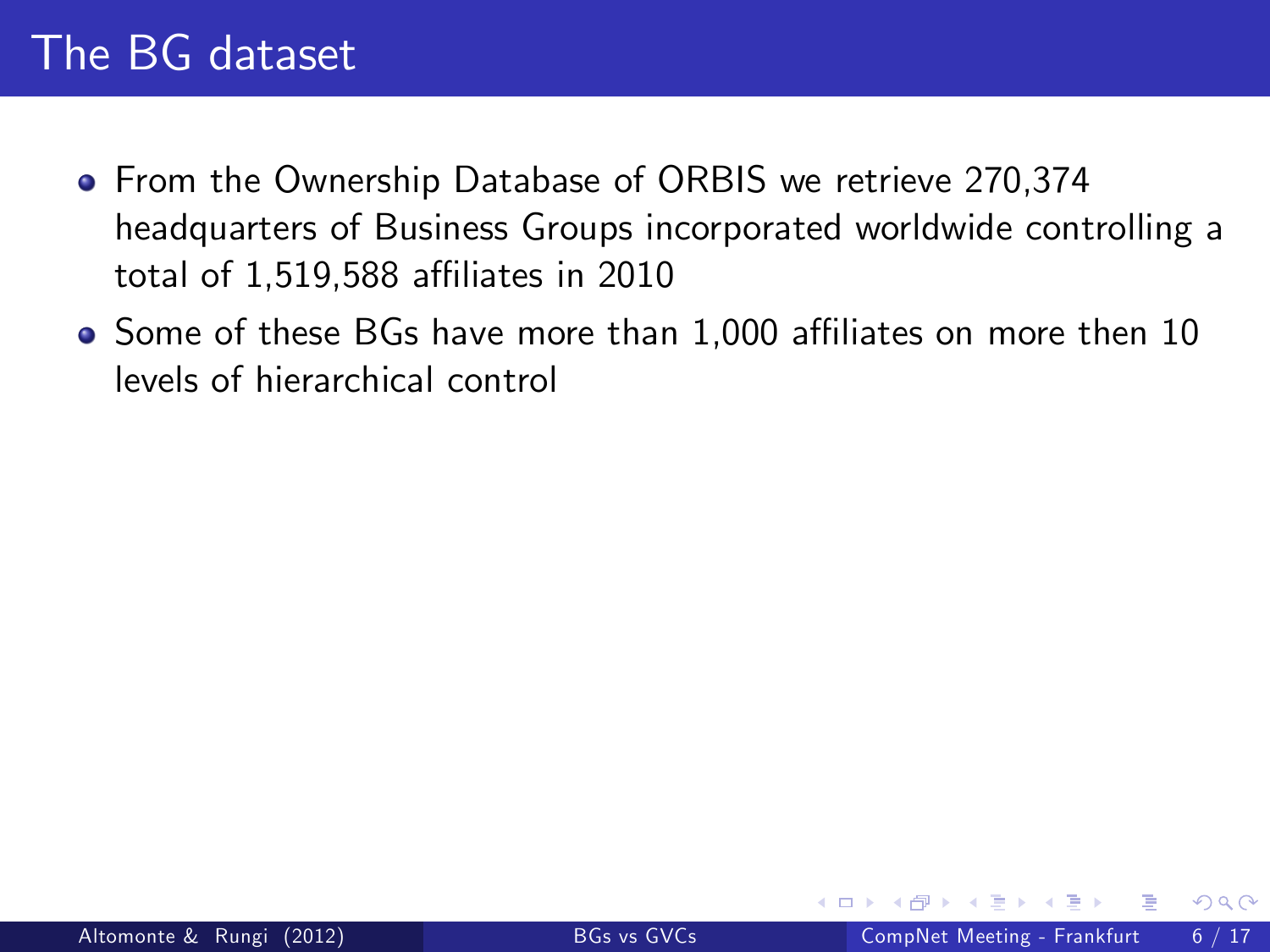- **From the Ownership Database of ORBIS we retrieve 270,374** headquarters of Business Groups incorporated worldwide controlling a total of 1,519,588 affiliates in 2010
- Some of these BGs have more than 1,000 affiliates on more then 10 levels of hierarchical control
- For each headquarter and each affiliate we have yearly financial accounts and industry affiliation at 4-digit NAICS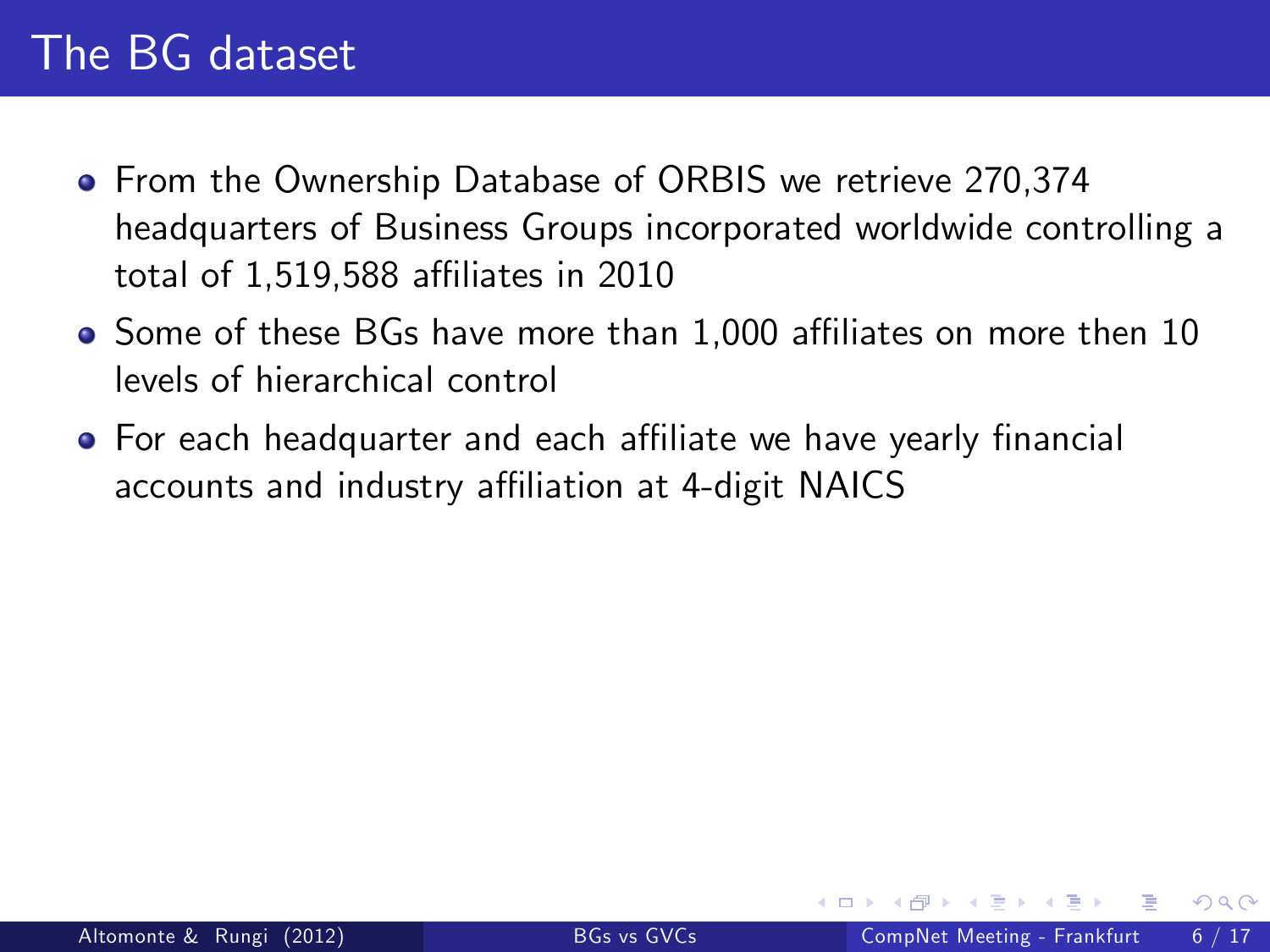- **From the Ownership Database of ORBIS we retrieve 270,374** headquarters of Business Groups incorporated worldwide controlling a total of 1,519,588 affiliates in 2010
- Some of these BGs have more than 1,000 affiliates on more then 10 levels of hierarchical control
- For each headquarter and each affiliate we have yearly financial accounts and industry affiliation at 4-digit NAICS
- Two thirds of Business Groups are originated in OECD economies, and those groups own around  $76\%$  of affiliates worldwide.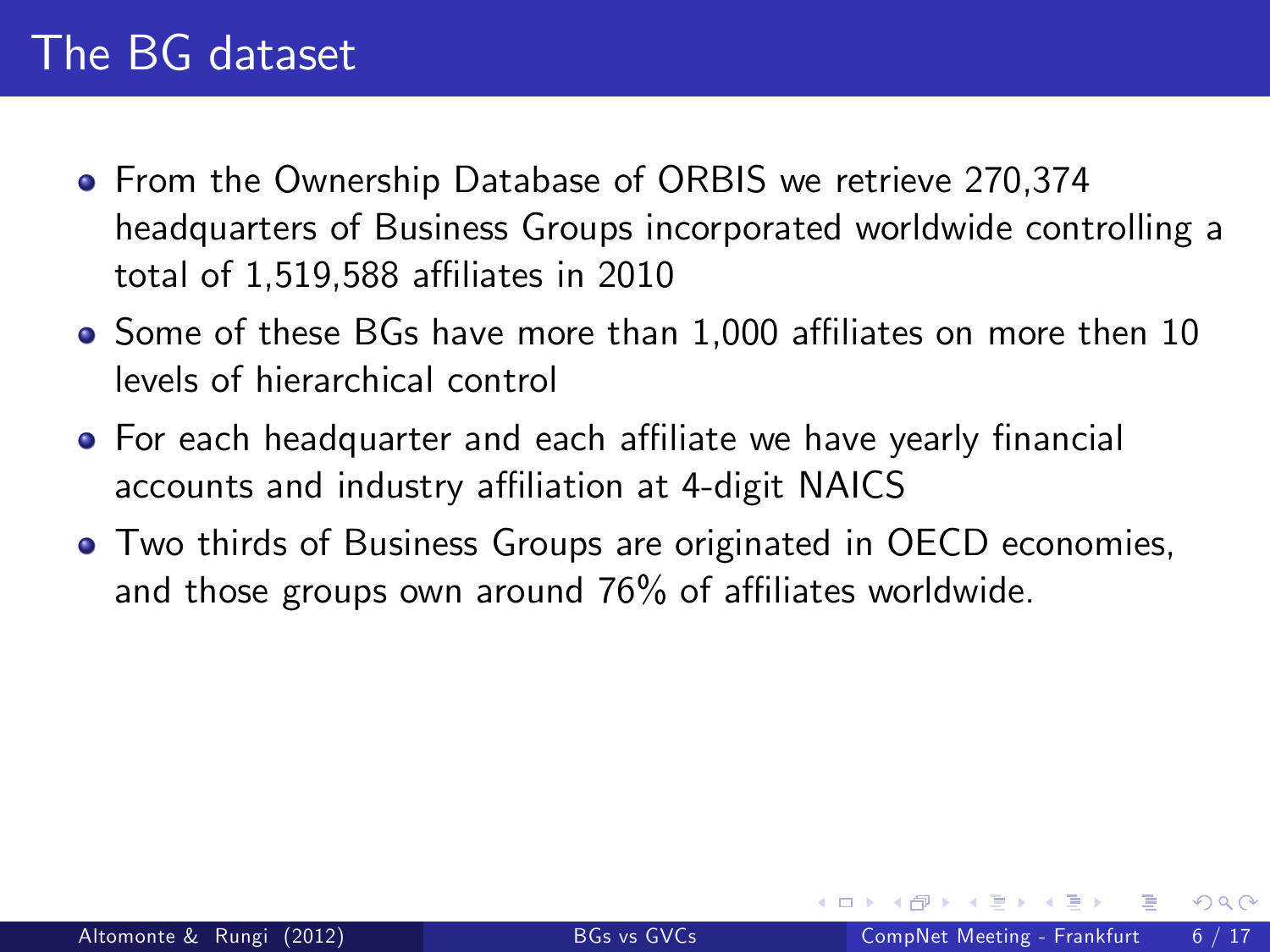- **From the Ownership Database of ORBIS we retrieve 270,374** headquarters of Business Groups incorporated worldwide controlling a total of 1,519,588 affiliates in 2010
- Some of these BGs have more than 1,000 affiliates on more then 10 levels of hierarchical control
- For each headquarter and each affiliate we have yearly financial accounts and industry affiliation at 4-digit NAICS
- Two thirds of Business Groups are originated in OECD economies, and those groups own around  $76\%$  of affiliates worldwide.
- The European Union is in charge of 48% of affiliates, of which one third is located abroad. More than  $50\%$  of affiliates are located outside the home country in groups originating from OECD countries, especially in the US (85%), while the proportion is lower in developing countries (around 30%), where groups tend to be domestic.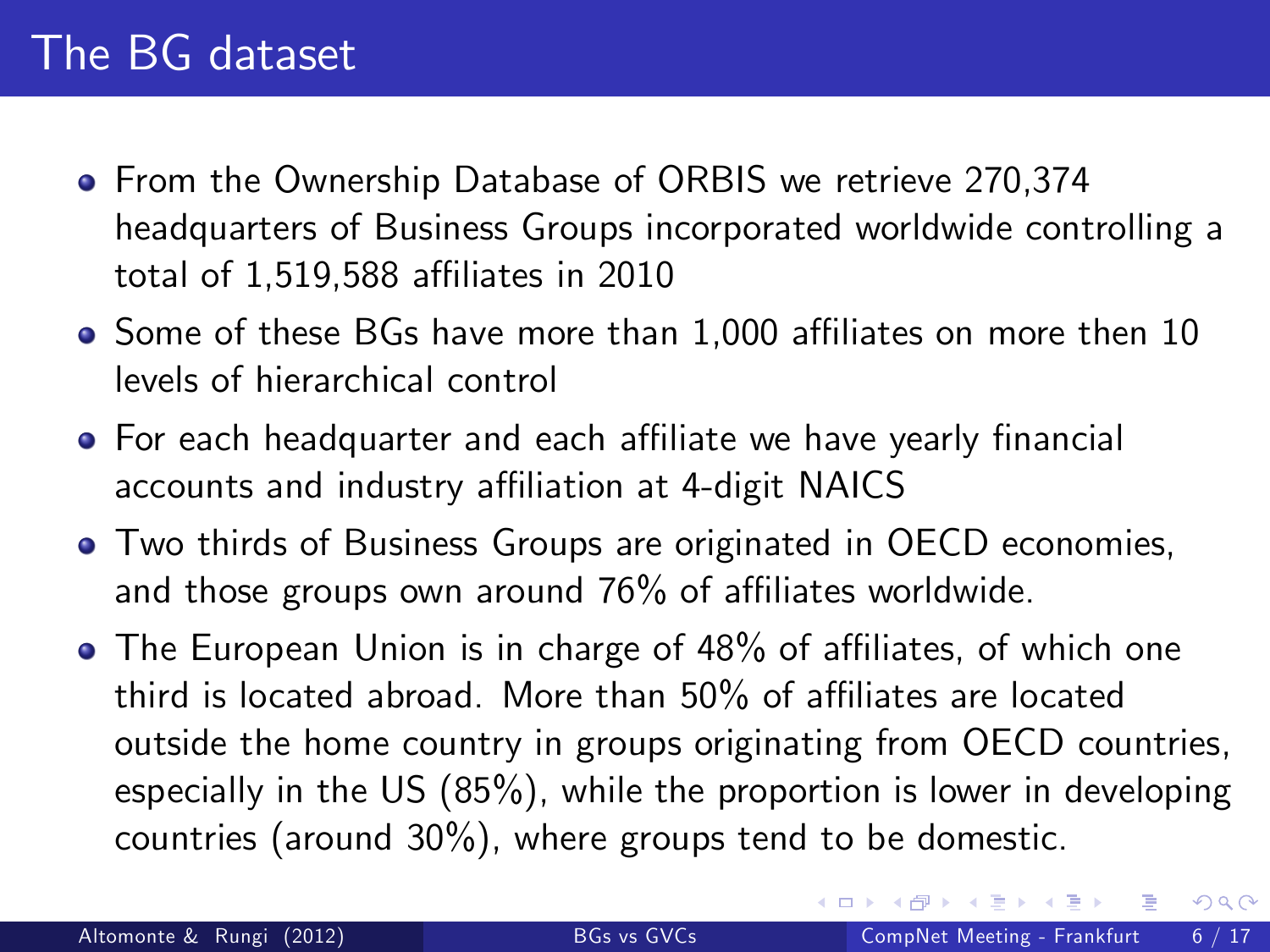#### Table: Geographic sample coverage of business groups, headquarters and affiliates

|                   | N. of parents     | N. of affiliates | <b>Domestic</b> | Affiliates abroad | <b>Foreign affiliates</b> |
|-------------------|-------------------|------------------|-----------------|-------------------|---------------------------|
| Economy           | (Business Groups) | (A + B)          | affiliates (A)  | (B)               | located in economy        |
| <b>OECD</b>       | 177,306           | 1,148,011        | 757,778         | 390,233           | 324,255                   |
| non-OECD          | 93,068            | 371,577          | 295,882         | 75,695            | 141,673                   |
|                   |                   |                  |                 |                   |                           |
| European Union    | 144,562           | 735,487          | 496,209         | 239,278           | 258,060                   |
| <b>US</b>         | 9,935             | 211,265          | 114,364         | 96,901            | 40,404                    |
| Rest of the world | 115,877           | 572,836          | 421,441         | 151,395           | 167,464                   |
| of which:         |                   |                  |                 |                   |                           |
| Japan             | 14,236            | 119,374          | 102,306         | 17,068            | 4,351                     |
| Latin America     | 3,972             | 11,480           | 7,106           | 4,374             | 18,656                    |
| Middle East       | 3,130             | 18,008           | 7,675           | 10,333            | 9,147                     |
| China             | 1,922             | 24,868           | 18,146          | 6,722             | 17,494                    |
| Africa            | 1,095             | 10,733           | 5,961           | 4,772             | 12,298                    |
| <b>ASEAN</b>      | 1,870             | 26,333           | 15,272          | 11,061            | 15,578                    |
|                   |                   |                  |                 |                   |                           |
| <b>Total</b>      | 270,374           | 1,519,588        | 1,053,660       | 465,928           | 465,928                   |

4 0 8

 $298$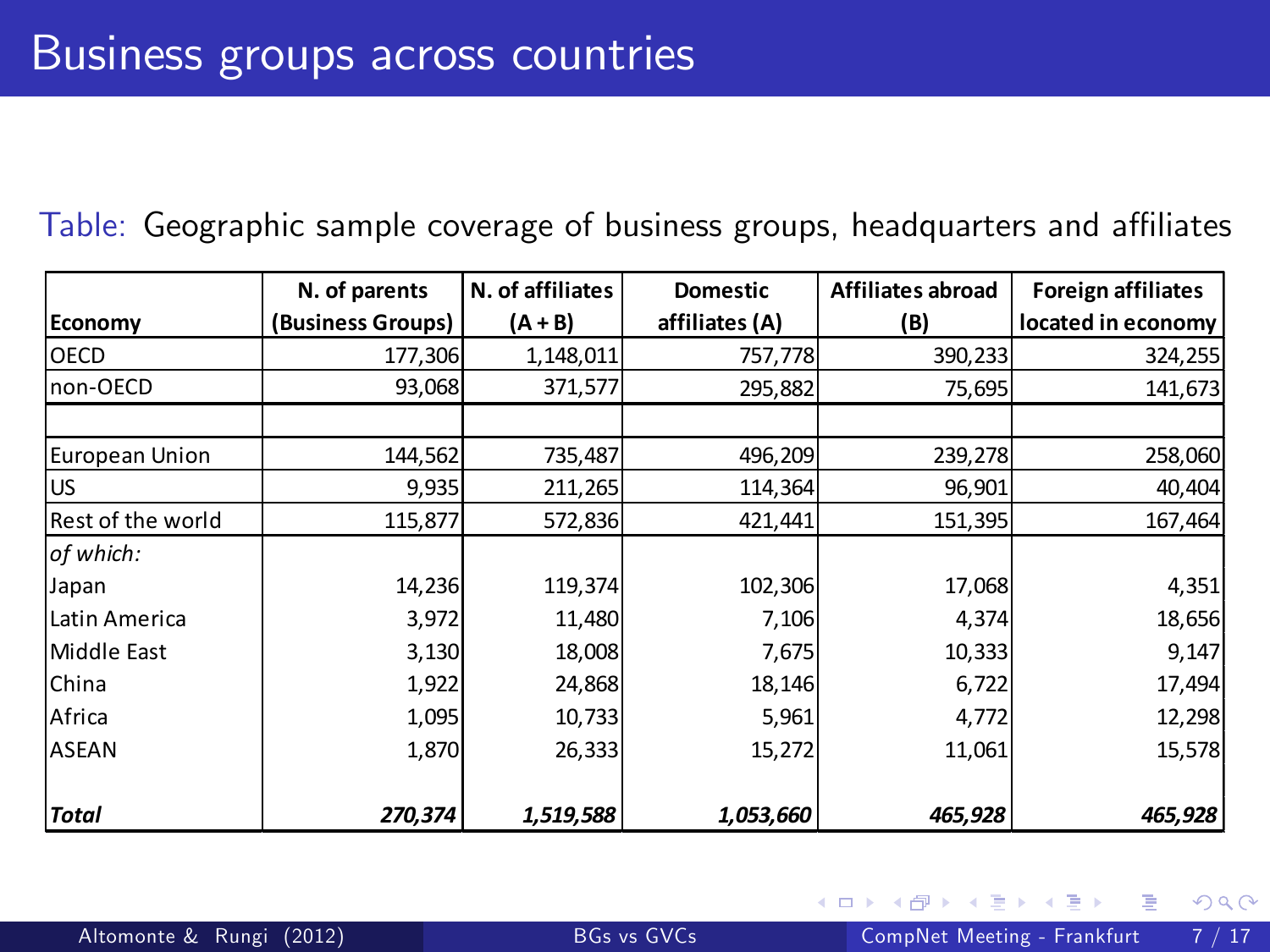Figure: Sample validation: (Logs of) numbers of multinational parents and foreign affiliates by host country in the sample and in UNCTAD (2011)



 $\bullet$  Correlations are .94\*\*\* and .93\*\*\* respectively

4 D F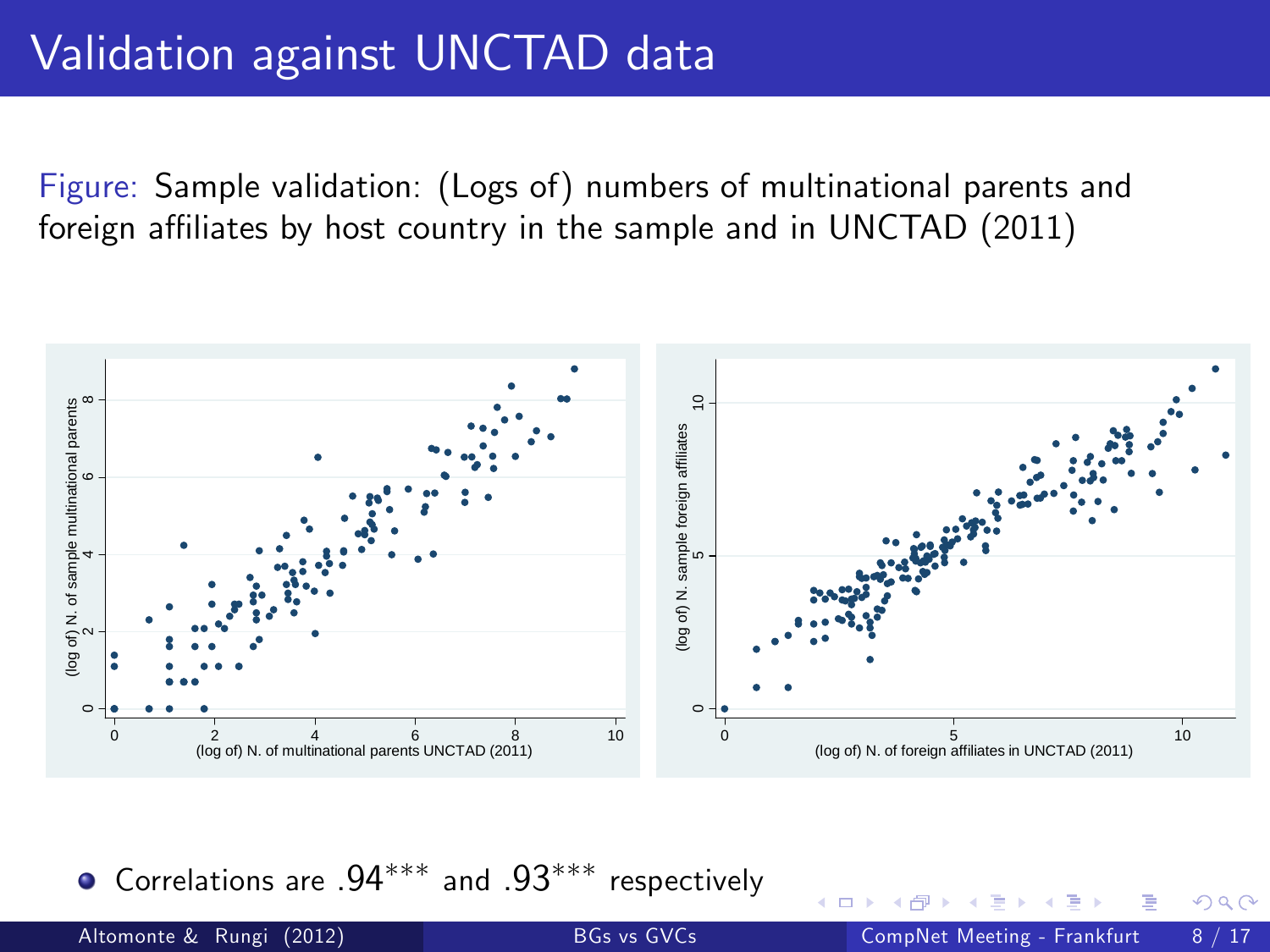### Metrics of BGs: vertical integration

- Build an index of vertical integration based on primary and secondary NAICS  $\bullet$ 4-digit industries (Acemoglu et al. 2009), BUT considering the whole network developed by affiliates and parent company.
- **Two VI indexes: at the group and affiliate-level. Backward and forward linkages** are assumed from US BEA detailed input-output tables.

#### Table: A group-specific input-output table



4 0 8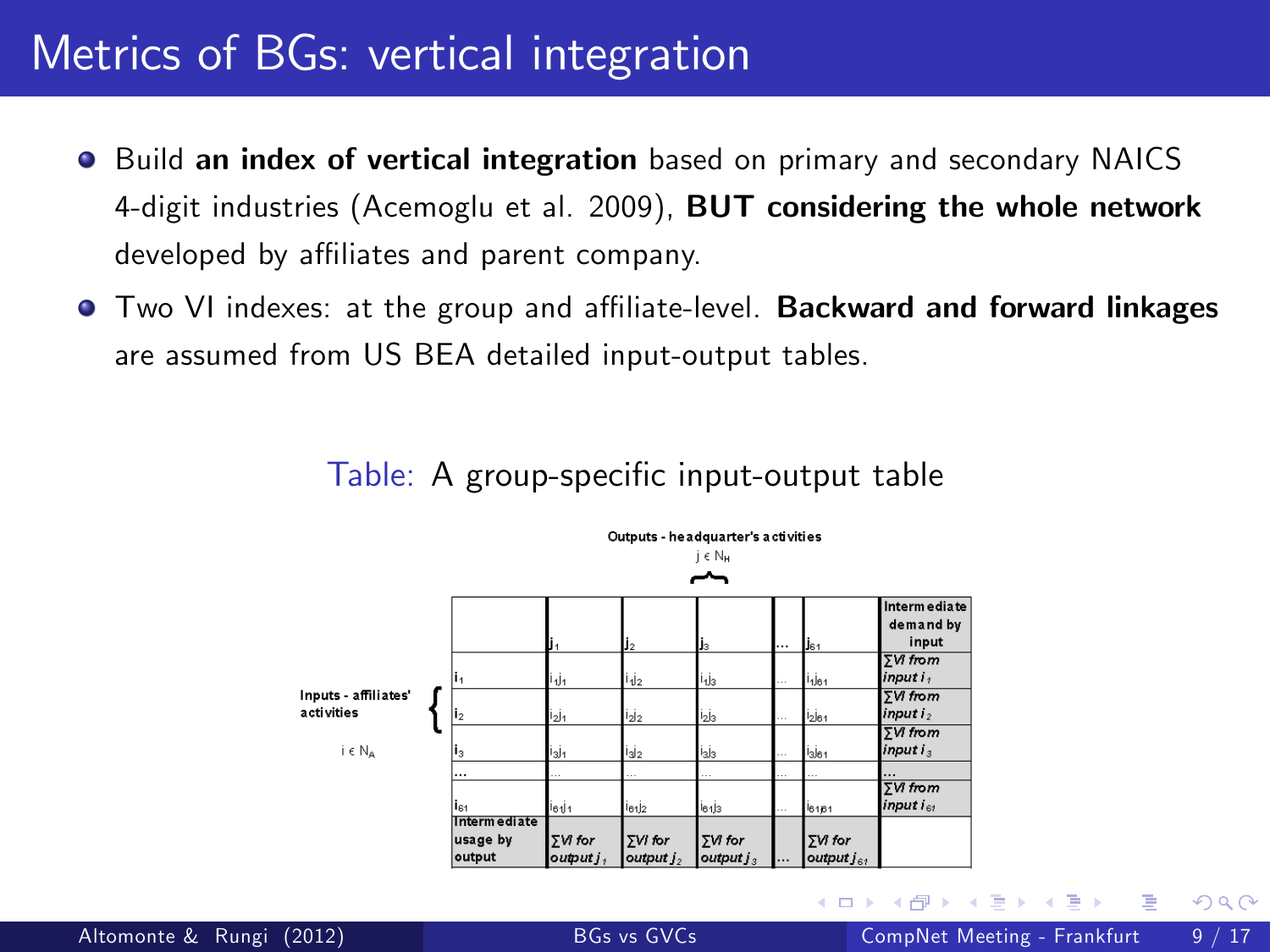### Group and affiliate VI index

#### Figure: Group and Affiliate Vertical Integration indexes



<span id="page-24-0"></span>Density calculated on a sample of 228,927 groups of Density calculated on a sample of 1,056,806 affiliates; firms. Mean: .062; standard deviation: .122; Mean: .049; standard deviation: .114; skewness: skewness: 2.723. 3.189.

We retrieve an average vertical integration across groups of .062, while the same figure across individual affiliates is .049; Alfaro et al. (2011) have it for manufacturing industries on a different dataset ( $D&B$ ) with a threshold  $>$ 20 employees: average vertical integration of .063; AJM(2009) retrieve an average measure of 0487 4 D F  $\Omega$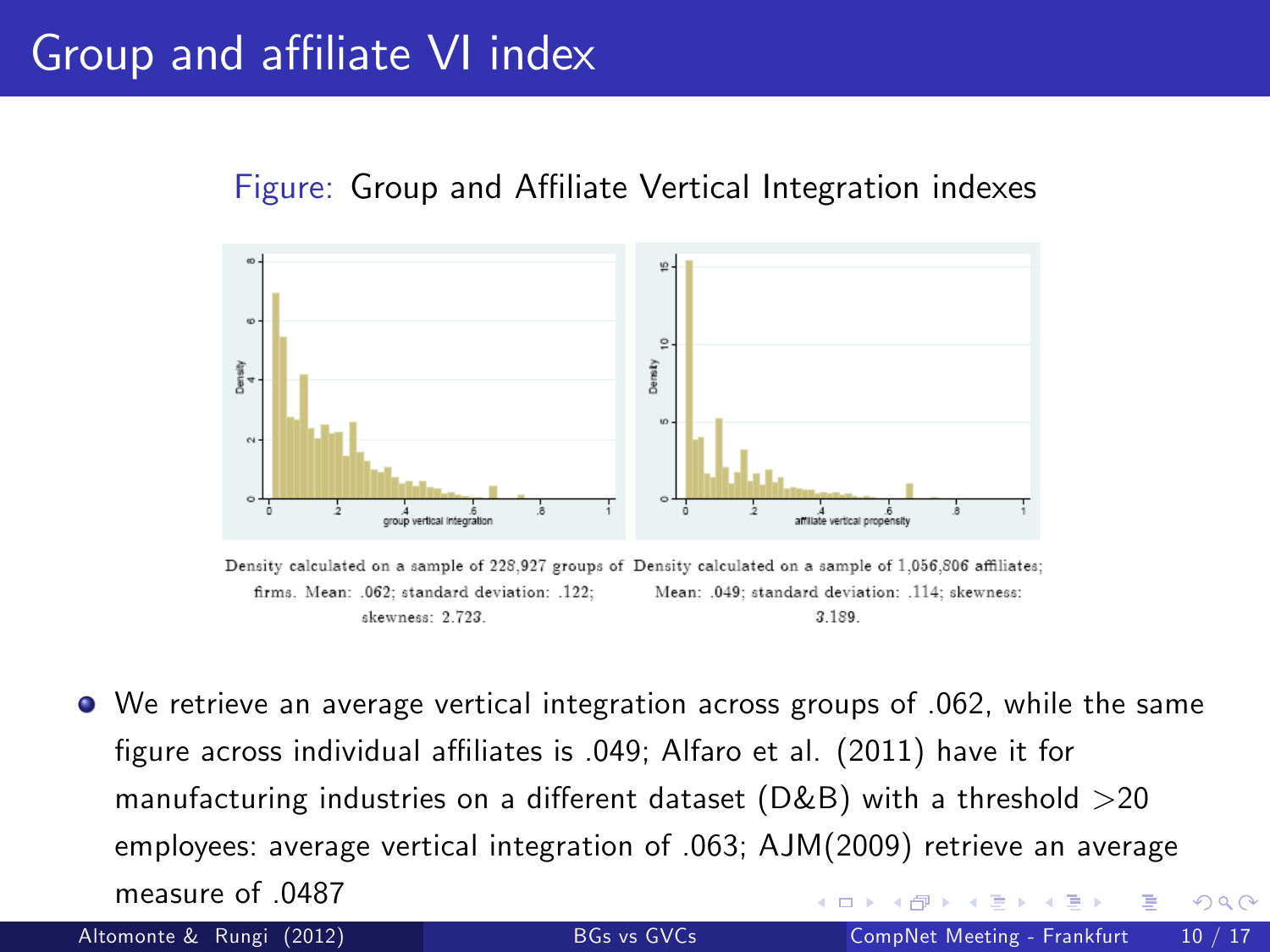### Metrics of BGs: hierarchical complexity

Measure of complexity applicable to any hierarchical organization retrieved as a variation of the node entropy of a hierarchical graph

<span id="page-25-0"></span>
$$
GIC = \sum_{l}^{L} l \frac{n_l}{N} \log \left( \frac{N}{n_l} \right)
$$
 (1)

 $n_l$  is the n. of affiliates on a given hierarchical level *I*, and *N*, *L* are the tot n. of affiliates  $/$  levels.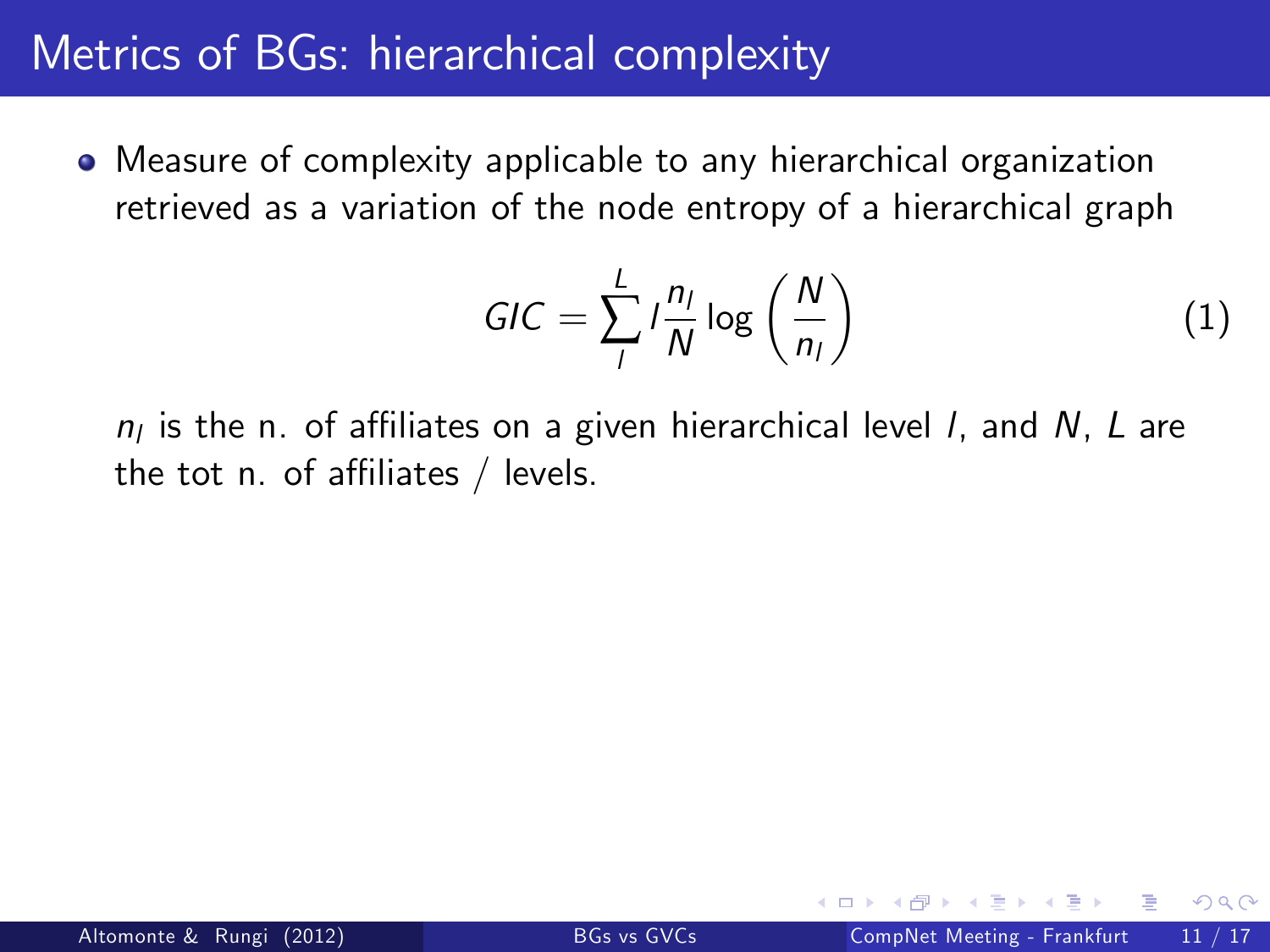### Metrics of BGs: hierarchical complexity

Measure of complexity applicable to any hierarchical organization retrieved as a variation of the node entropy of a hierarchical graph

$$
GIC = \sum_{l}^{L} l \frac{n_l}{N} \log \left( \frac{N}{n_l} \right)
$$
 (1)

 $n_l$  is the n. of affiliates on a given hierarchical level *I*, and *N*, *L* are the tot n. of affiliates  $/$  levels.

• The index is continuous and can range within the  $[0, +\infty)$  interval, with zero indicating a simple BG in which an headquarter controls one or more affiliates located one level of control below  $(l = 1)$ . The index is (logarithmically) increasing in both the number of hierarchical levels and the total number of affiliates. Pareto-distributed in our sample.

<span id="page-26-0"></span> $200$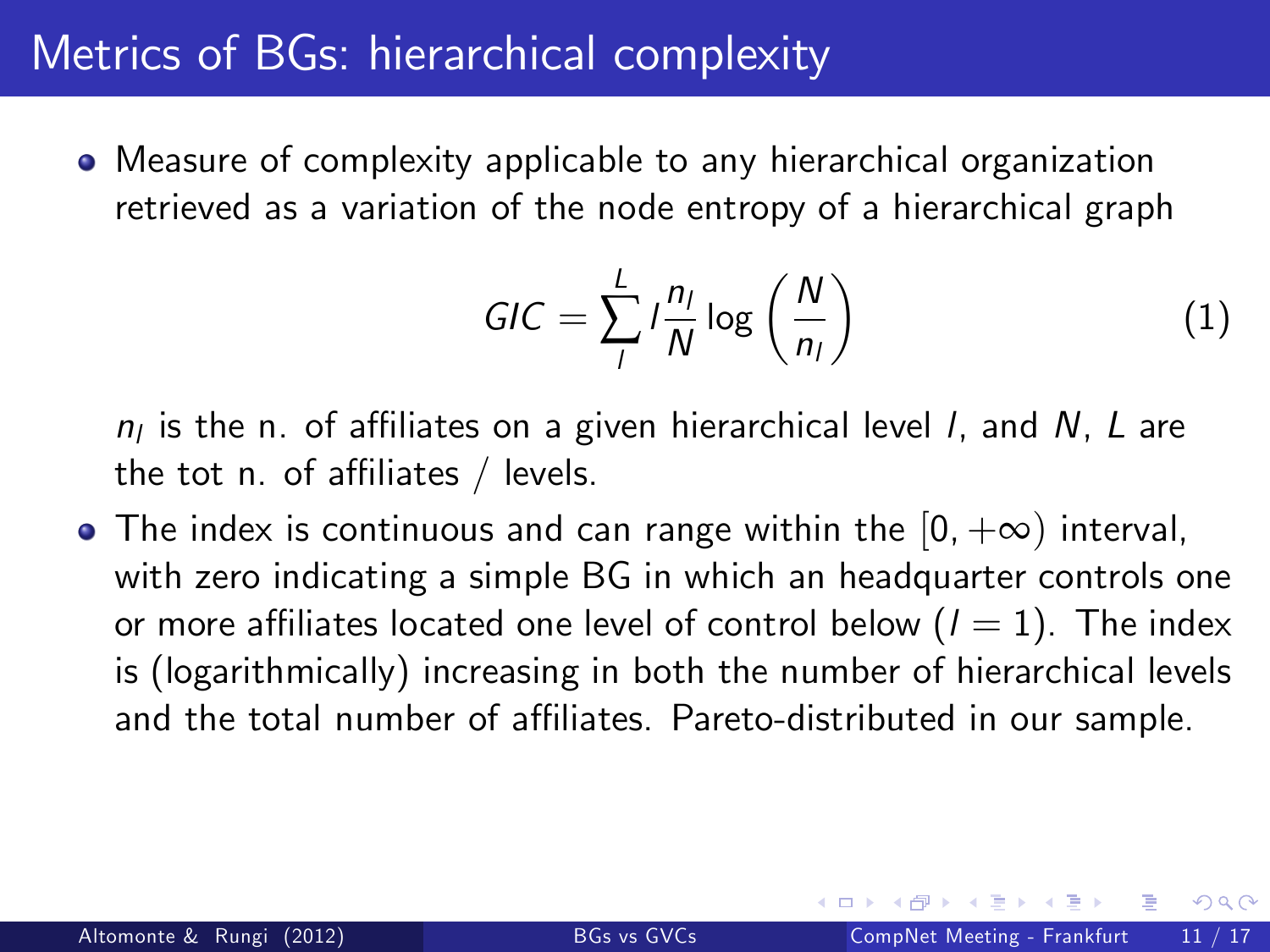### Metrics of BGs: hierarchical complexity

Measure of complexity applicable to any hierarchical organization retrieved as a variation of the node entropy of a hierarchical graph

<span id="page-27-0"></span>
$$
GIC = \sum_{l}^{L} l \frac{n_l}{N} \log \left( \frac{N}{n_l} \right)
$$
 (1)

 $n_l$  is the n. of affiliates on a given hierarchical level *I*, and *N*, *L* are the tot n. of affiliates  $/$  levels.

- The index is continuous and can range within the  $[0, +\infty)$  interval, with zero indicating a simple BG in which an headquarter controls one or more affiliates located one level of control below  $(l = 1)$ . The index is (logarithmically) increasing in both the number of hierarchical levels and the total number of affiliates. Pareto-distributed in our sample.
- Contrary to standard hierarchical entropy measures, the index allows to take into account the marginal increase in complexity brought about by affiliates added to lower hierarchi[cal](#page-26-0) [le](#page-28-0)[v](#page-24-0)[el](#page-25-0)[s](#page-27-0)[.](#page-28-0)  $200$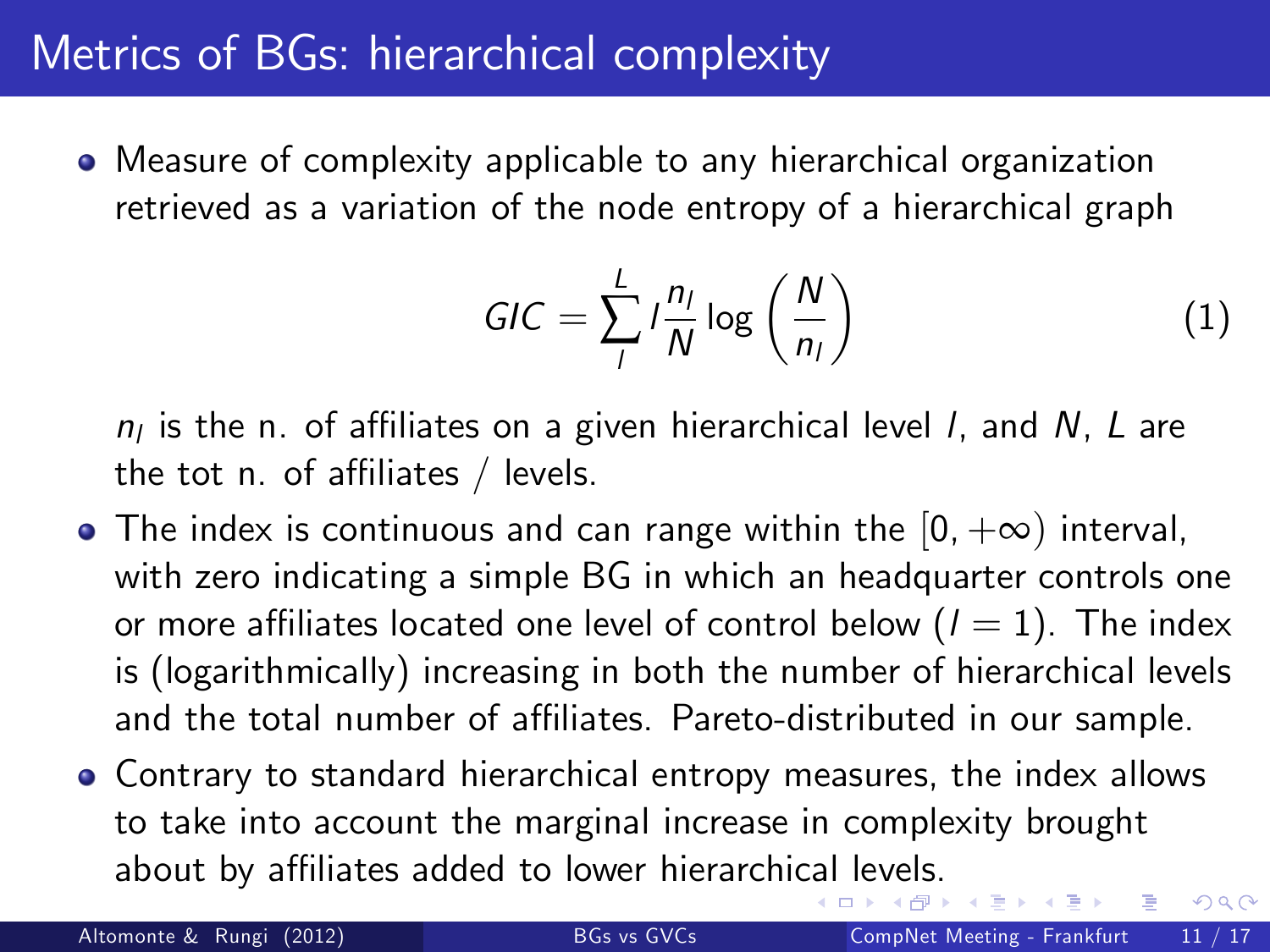$\bullet$  Multiple dimensions in the design of firm boundaries for BGs

<span id="page-28-0"></span> $299$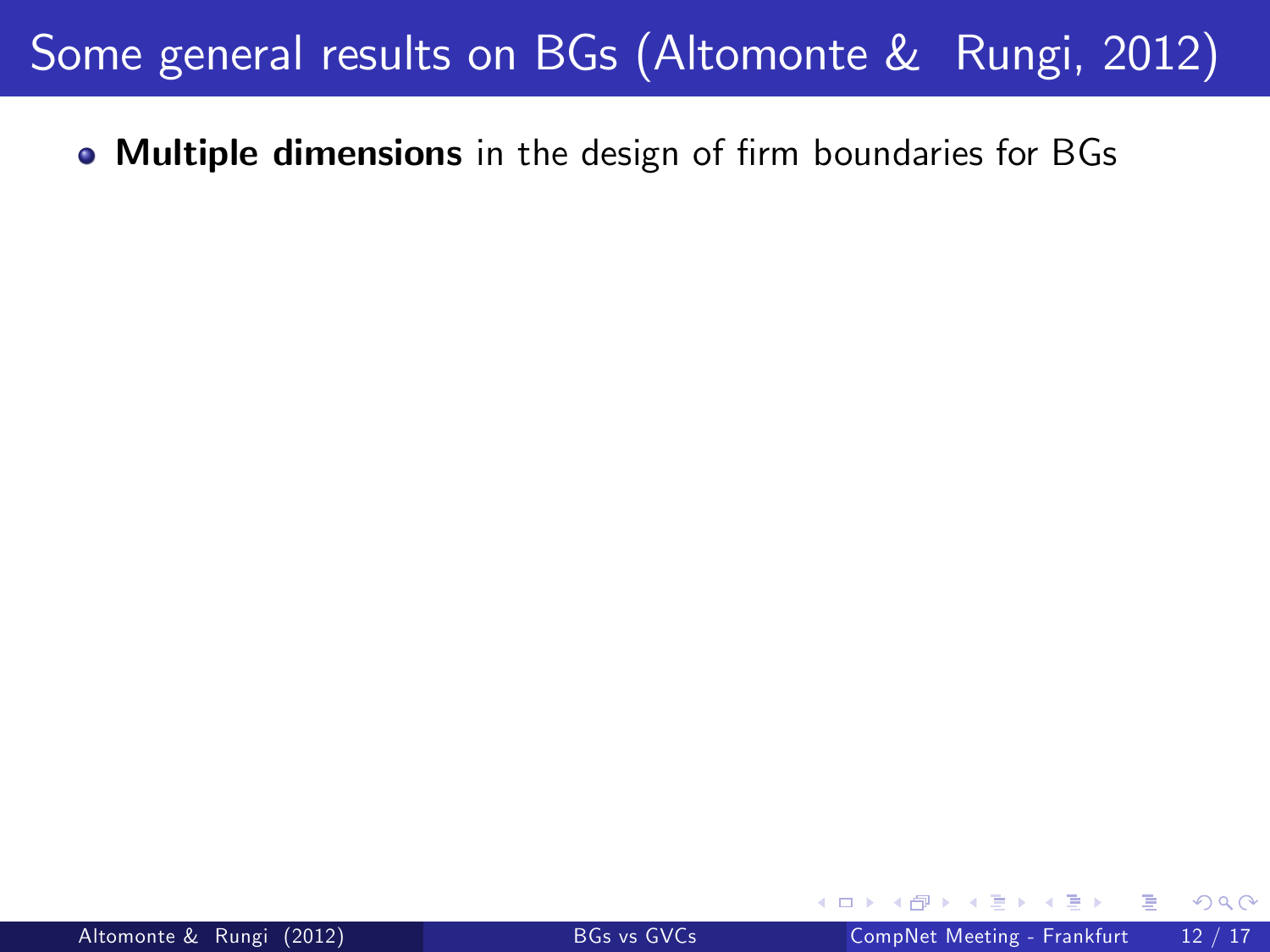- Multiple dimensions in the design of firm boundaries for BGs
- **Better institutions** lead to less VI, both at the group and at the affiliate level. Group VI correlated with affiliate VI.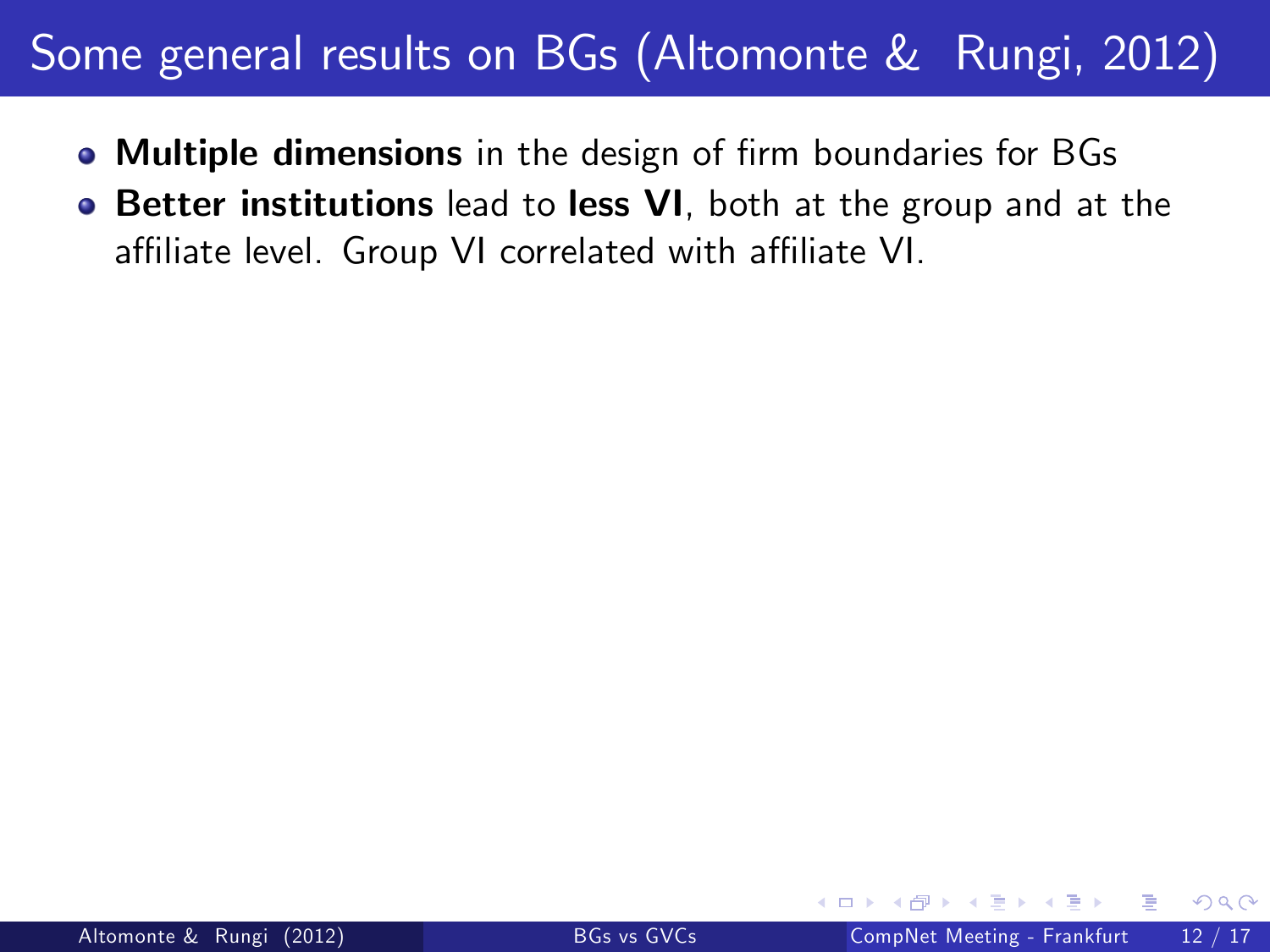- Multiple dimensions in the design of firm boundaries for BGs
- **Better institutions** lead to less VI, both at the group and at the affiliate level. Group VI correlated with affiliate VI.
- Trade-off between VI and organizational complexity, conditional on the quality of institutions: less  $VI$  (i.e. more specialized) affiliates end up within more complex organizational structures (as in the GM-Mitsubishi case).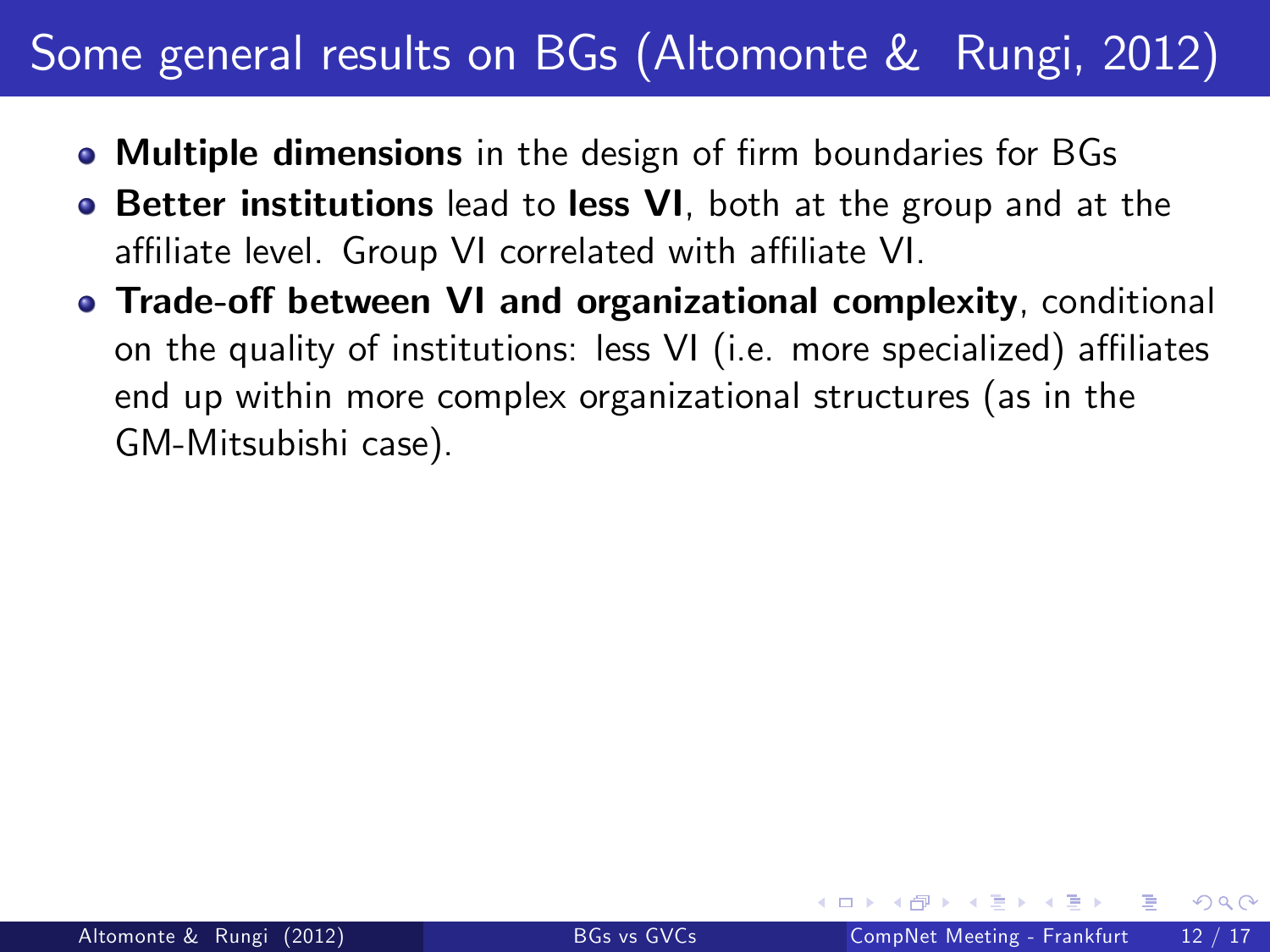- Multiple dimensions in the design of firm boundaries for BGs
- **Better institutions** lead to less VI, both at the group and at the affiliate level. Group VI correlated with affiliate VI.
- Trade-off between VI and organizational complexity, conditional on the quality of institutions: less  $VI$  (i.e. more specialized) affiliates end up within more complex organizational structures (as in the GM-Mitsubishi case).
- $\bullet$  VI  $\Longleftrightarrow$  affiliates' productivity (Atalay et al., 2012), but relation not robust to the inclusion of a group's organizational complexity, which dominates  $\Rightarrow \uparrow$  delegation of power (vs.  $\uparrow$  integration) is associated with a better allocation of resources.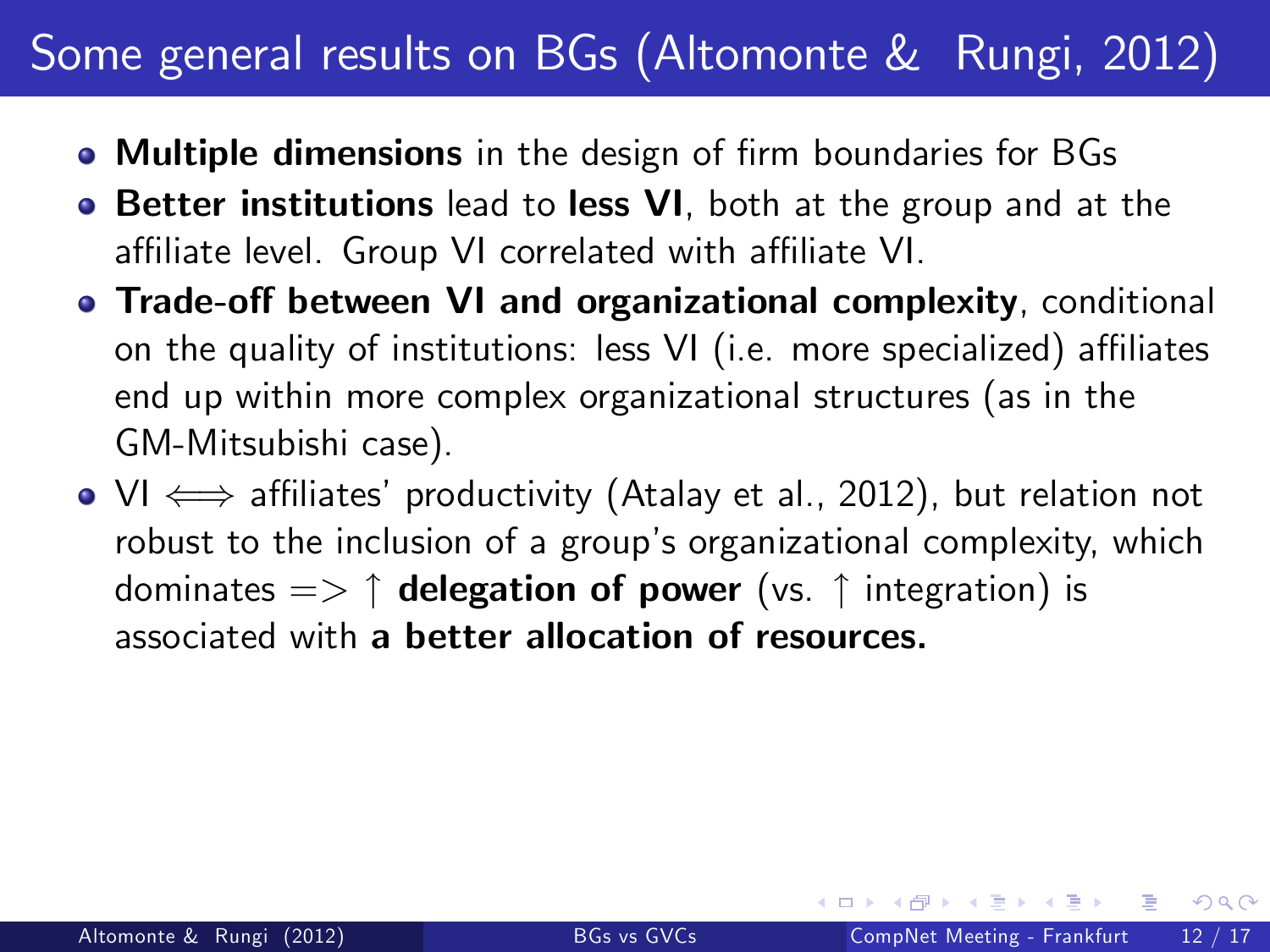- Multiple dimensions in the design of firm boundaries for BGs
- **Better institutions** lead to less VI, both at the group and at the affiliate level. Group VI correlated with affiliate VI.
- Trade-off between VI and organizational complexity, conditional on the quality of institutions: less  $VI$  (i.e. more specialized) affiliates end up within more complex organizational structures (as in the GM-Mitsubishi case).
- $\bullet$  VI  $\Longleftrightarrow$  affiliates' productivity (Atalay et al., 2012), but relation not robust to the inclusion of a group's organizational complexity, which dominates  $\Rightarrow \uparrow$  delegation of power (vs.  $\uparrow$  integration) is associated with a better allocation of resources.
- Non-linearities in the relationship between organizational complexity and productivity: above a certain threshold of complexity evidence of marginally decreasing returns; this 'optimal' organizational threshold is well within the current organizational span of the largest groups in our sample. 化重 网络重  $\Omega$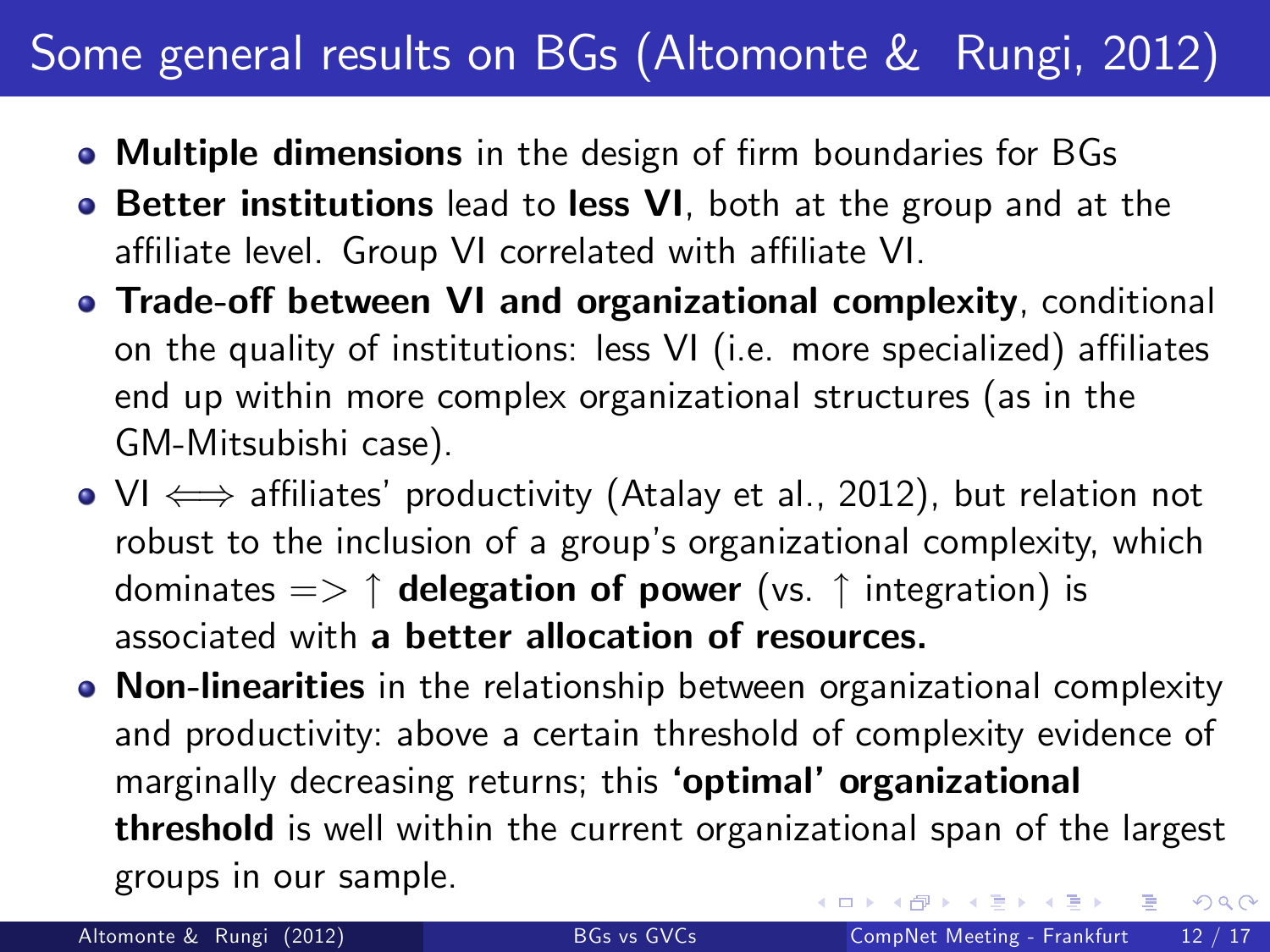### GVCs and economic development

Figure: Participation in GVCs vs. GDP per capita growth - WIOD sample



● Result robust to country-year Diff-in-Diff panel regression, lagged GVC growth and time FE:  $\beta = .11***$  $\Omega$ 

4 D F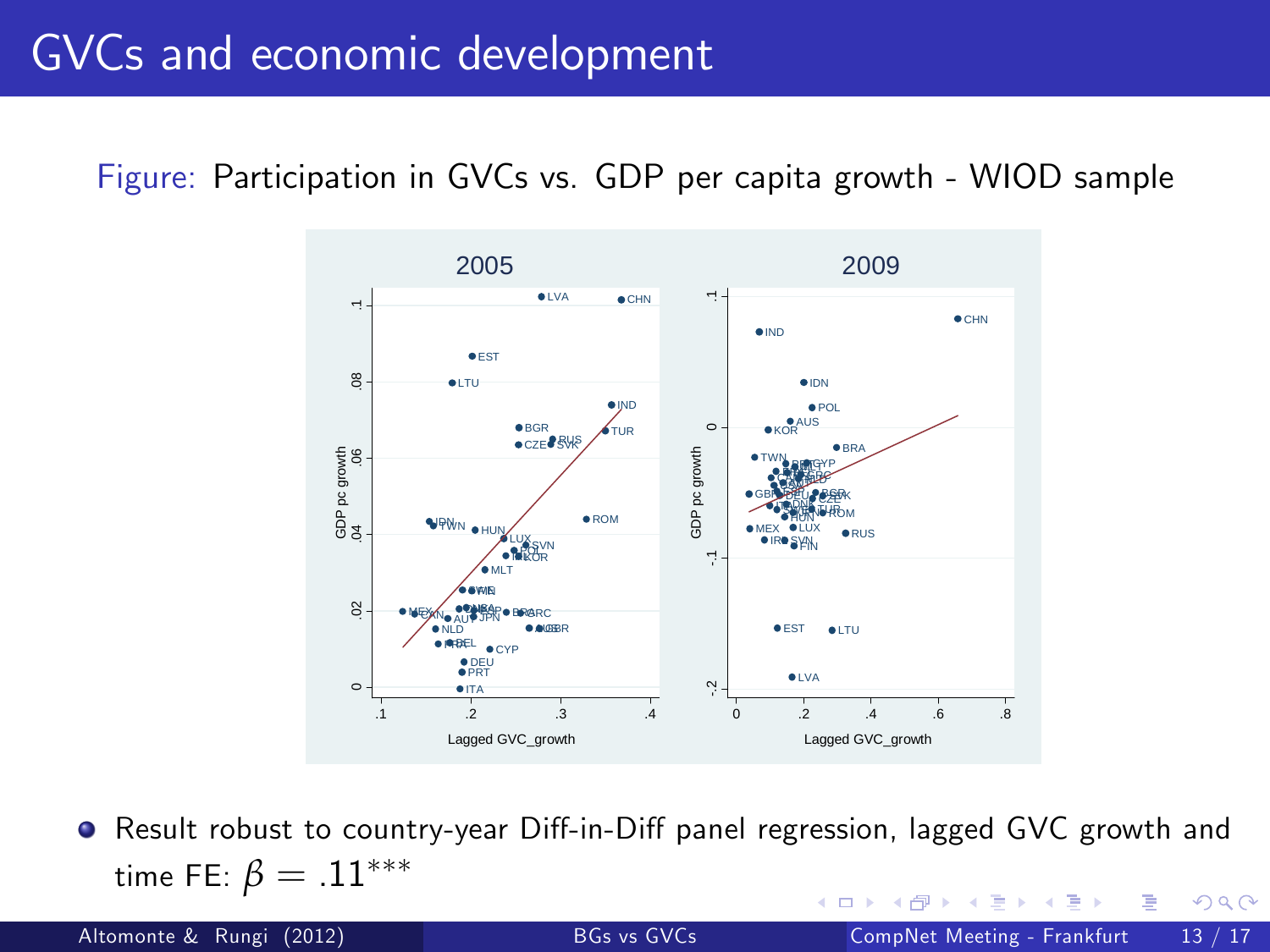## GVCs, Business Groups and Institutions

|  |  |  |  | Table: Participation in GVCs vs. BGs average VI and institutions |  |  |  |
|--|--|--|--|------------------------------------------------------------------|--|--|--|
|--|--|--|--|------------------------------------------------------------------|--|--|--|

|                                | (1)           | (3)          | (2)          | (4)          |
|--------------------------------|---------------|--------------|--------------|--------------|
| <b>VARIABLES</b>               | GVC_growth    | GVC growth   | GVC_growth   | GVC growth   |
|                                |               |              |              |              |
| avg VI tot aff                 | $-0.00946***$ | $-0.0126***$ |              |              |
|                                | (0.00322)     | (0.00379)    |              |              |
| avg VI for aff                 |               |              | $-0.00602**$ | $-0.00677*$  |
|                                |               |              | (0.00302)    | (0.00355)    |
| Icontract_costs                |               | $-0.120***$  |              | $-0.134***$  |
|                                |               | (0.0257)     |              | (0.0260)     |
| Ifin dev                       |               | $0.0190**$   |              | $0.0241***$  |
|                                |               | (0.00859)    |              | (0.00873)    |
| lgdp_per_cap                   | 0.00322       | $-0.0165**$  | 0.00529      | $-0.0185***$ |
|                                | (0.00336)     | (0.00656)    | (0.00365)    | (0.00696)    |
| Constant                       | $-0.261***$   | $0.255**$    | $-0.275***$  | $0.310**$    |
|                                | (0.0368)      | (0.126)      | (0.0395)     | (0.130)      |
|                                |               |              |              |              |
| Observations                   | 955           | 708          | 857          | 643          |
| R-squared                      | 0.286         | 0.295        | 0.300        | 0.330        |
| Standard errors in parentheses |               |              |              |              |

\*\*\* p<0.01, \*\* p<0.05, \* p<0.1

 $\bullet$  Contract costs are n. of procedures to start a business; fin. development is private credit by banks / GDP  $298$ 

Altomonte & Rungi (2012) [BGs vs GVCs](#page-0-0) CompNet Meeting - Frankfurt 14 / 17

4 0 8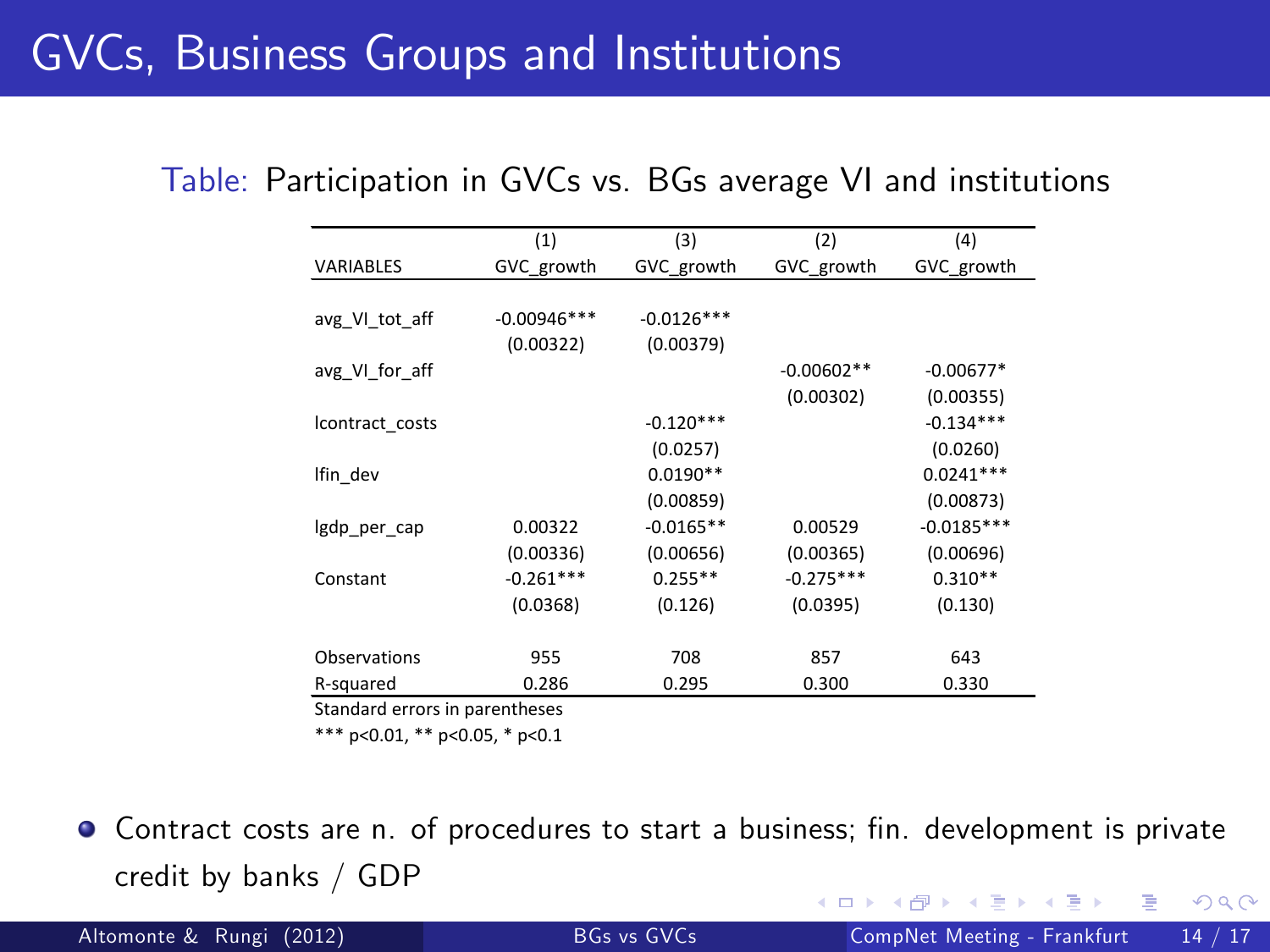## GVCs, Business Groups and Institutions - Robustness

|                                | (1)          | (3)          | (2)                       | (4)          |
|--------------------------------|--------------|--------------|---------------------------|--------------|
| VARIABLES                      | GVC growth k |              | GVC growth k GVC growth k | GVC growth k |
|                                |              |              |                           |              |
| avg VI tot aff                 | $-0.00279$   | $-0.00497$   |                           |              |
|                                | (0.00549)    | (0.00677)    |                           |              |
| avg_VI_for_aff                 |              |              | $-0.00934*$               | $-0.0109*$   |
|                                |              |              | (0.00519)                 | (0.00653)    |
| Icontract costs                |              | $-0.185***$  |                           | $-0.189***$  |
|                                |              | (0.0456)     |                           | (0.0470)     |
| Ifin dev                       |              | $-0.0522***$ |                           | $-0.0468***$ |
|                                |              | (0.0152)     |                           | (0.0158)     |
| Igdp_per_cap                   | 0.00556      | 0.0136       | 0.00299                   | 0.00509      |
|                                | (0.00573)    | (0.0116)     | (0.00622)                 | (0.0126)     |
| Constant                       | $-0.0758$    | $0.700***$   | $-0.0694$                 | $0.752***$   |
|                                | (0.0625)     | (0.225)      | (0.0672)                  | (0.236)      |
|                                |              |              |                           |              |
| Observations                   | 928          | 687          | 834                       | 626          |
| R-squared                      | 0.071        | 0.104        | 0.076                     | 0.108        |
| Standard errors in parentheses |              |              |                           |              |

Table: Participation in GVCs vs. BGs average VI and institutions

\*\*\* p<0.01, \*\* p<0.05, \* p<0.1

Contract costs are n. of procedures to start a business; Ön. development is private credit by banks / GDP  $QQ$ 

Altomonte & Rungi (2012) [BGs vs GVCs](#page-0-0) CompNet Meeting - Frankfurt 15 / 17

4 0 8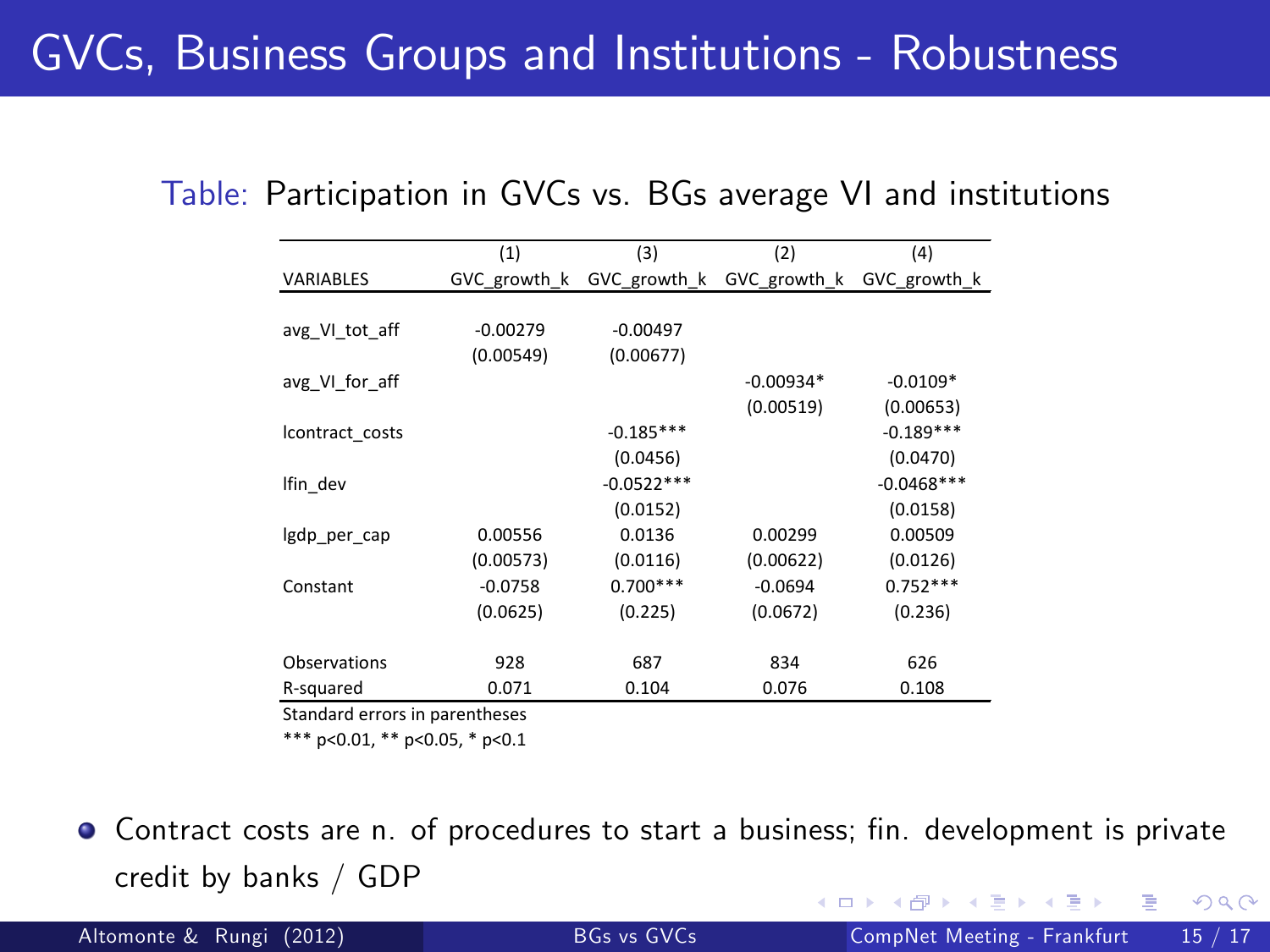### Location choices of BGs and participation to GVCs

| Dependent variable :            | All        | greenfield |
|---------------------------------|------------|------------|
| investment choice               |            | investment |
|                                 |            |            |
| <b>GVC</b> index                | $.013***$  | .0150      |
|                                 | (.005)     | (.040)     |
| market access                   | $.120***$  | $.126***$  |
|                                 | (.040)     | (.046)     |
| distance                        | .054       | .054       |
|                                 | (.059)     | (.073)     |
| common language                 | .055       | .041       |
|                                 | (.061)     | (.033)     |
| colony                          | .545*      | .538       |
|                                 | (.275)     | (.348)     |
| GDP per capita                  | $.302***$  | .311***    |
|                                 | (.037)     | (.042)     |
| <b>FDI</b> inward               | 355***     | 334***     |
|                                 | (.073)     | (.087)     |
| multinational group presence    | 2.783***   | 2.556***   |
|                                 | (.087)     | (.094)     |
| contract enforcement            | $.228**$   | $.296**$   |
|                                 | (.107)     | (.127)     |
| financial development           | $.175*$    | $.244**$   |
|                                 | (.095)     | (.102)     |
| Errors clustered by headquarter | <b>Ves</b> | Yes        |
| <b>Pseudo R-squared</b>         | .323       | .300       |
| <b>Observations</b>             | 153.195    | 95,259     |
| Firms                           | 5.293      | 2.587      |

- **O** Conditional logit (McFadden, 1974) for FDI choices in 2010 (brownfield and greenfield). Covariates as at the end of 2009
- GVC income is national value added for the production of globally sold manufacturing production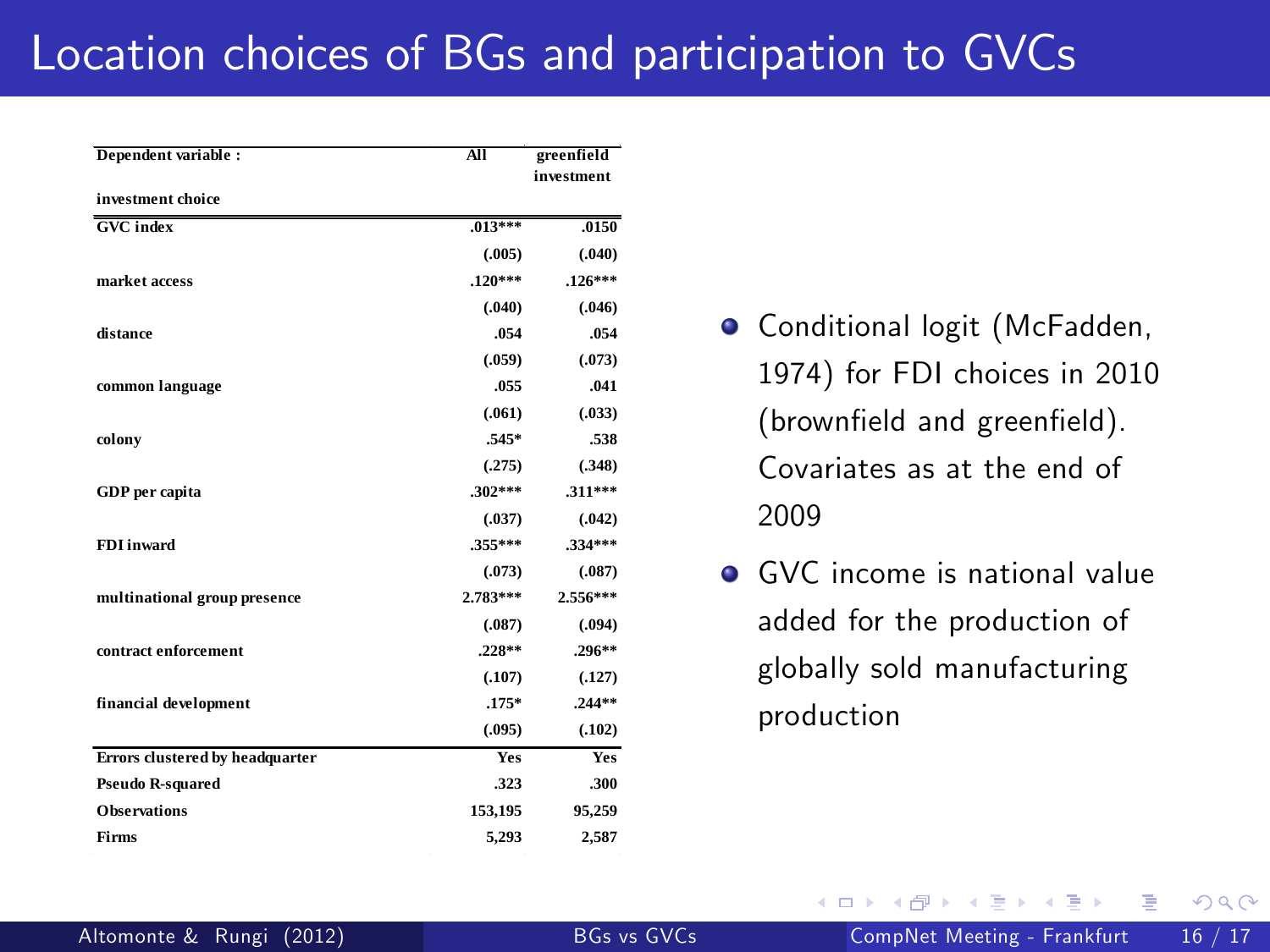Extend the analysis to a larger number of countries (187) via the Eora MRIO dataset (bilateral I/O tables for all world countries over time)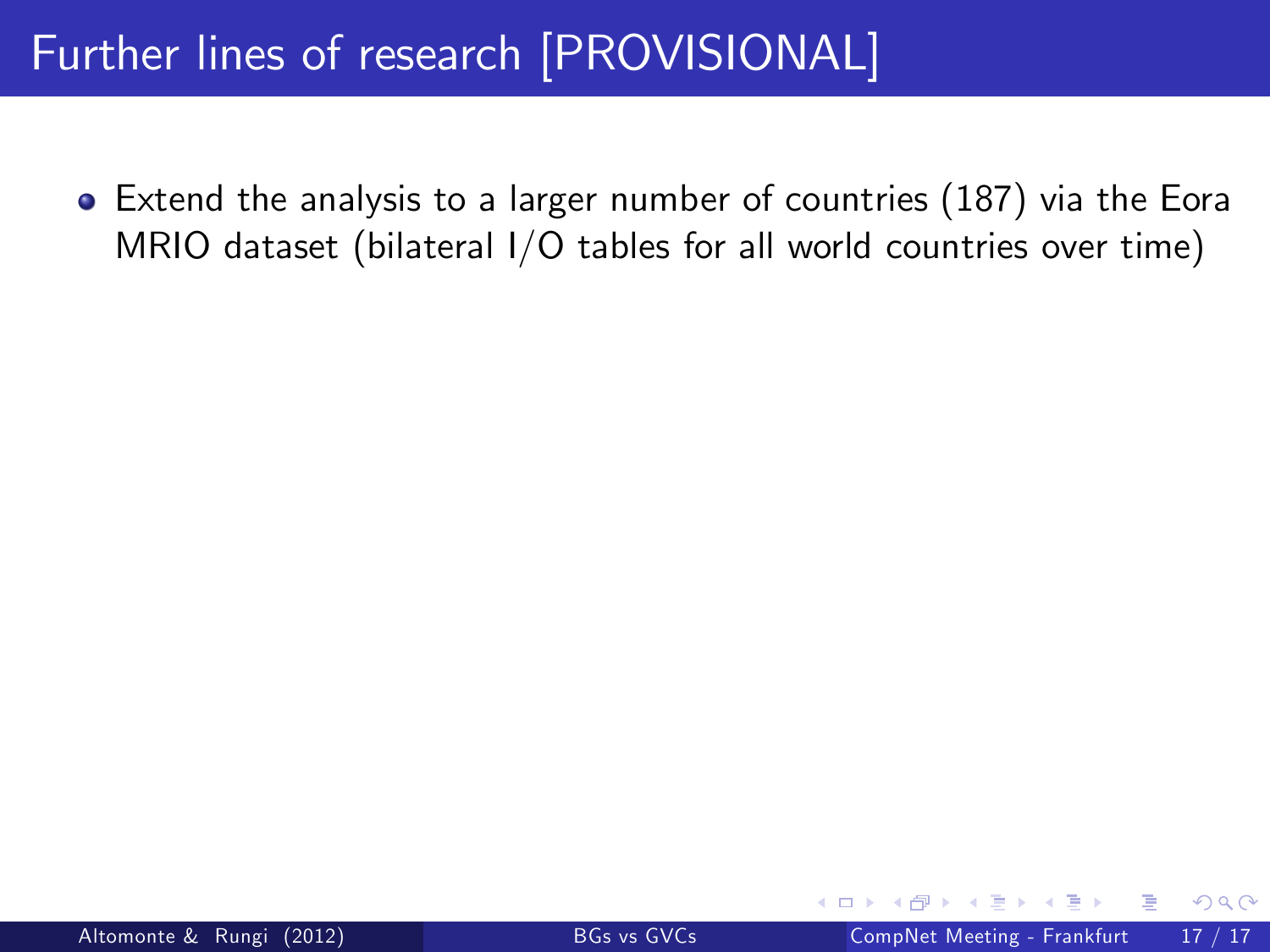- Extend the analysis to a larger number of countries (187) via the Eora MRIO dataset (bilateral I/O tables for all world countries over time)
- Explore additional channels of the GVC economic development link (skill composition, employment, income distribution, etc....)

 $200$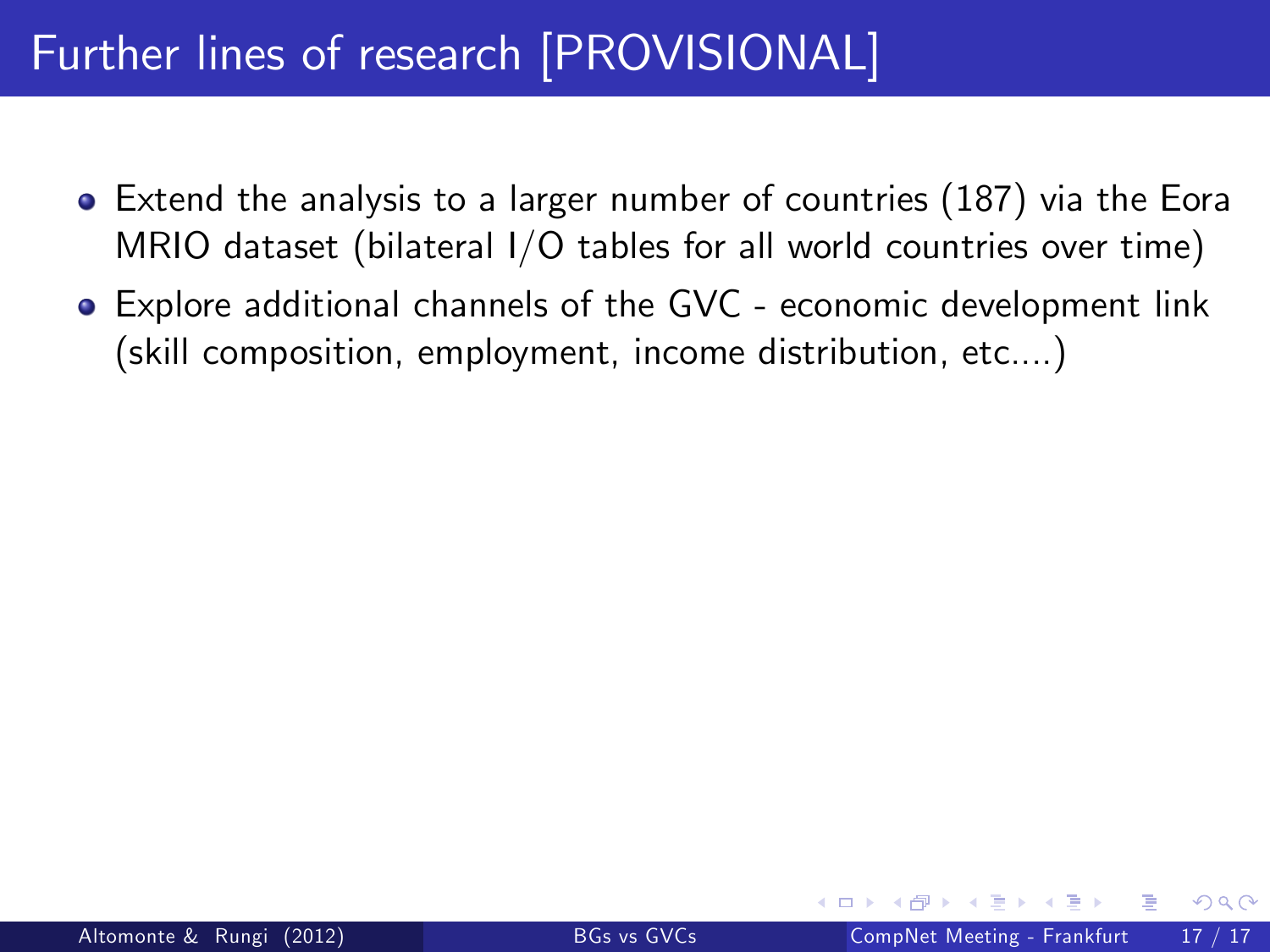- Extend the analysis to a larger number of countries (187) via the Eora MRIO dataset (bilateral I/O tables for all world countries over time)
- Explore additional channels of the GVC economic development link (skill composition, employment, income distribution, etc....)
- **In particular, trading in tasks** as in Grossman and Rossi-Hansberg (2008): "off shoring may lead to lower output prices and increased demand for the final output, such that the net effect on domestic jobs might be positive."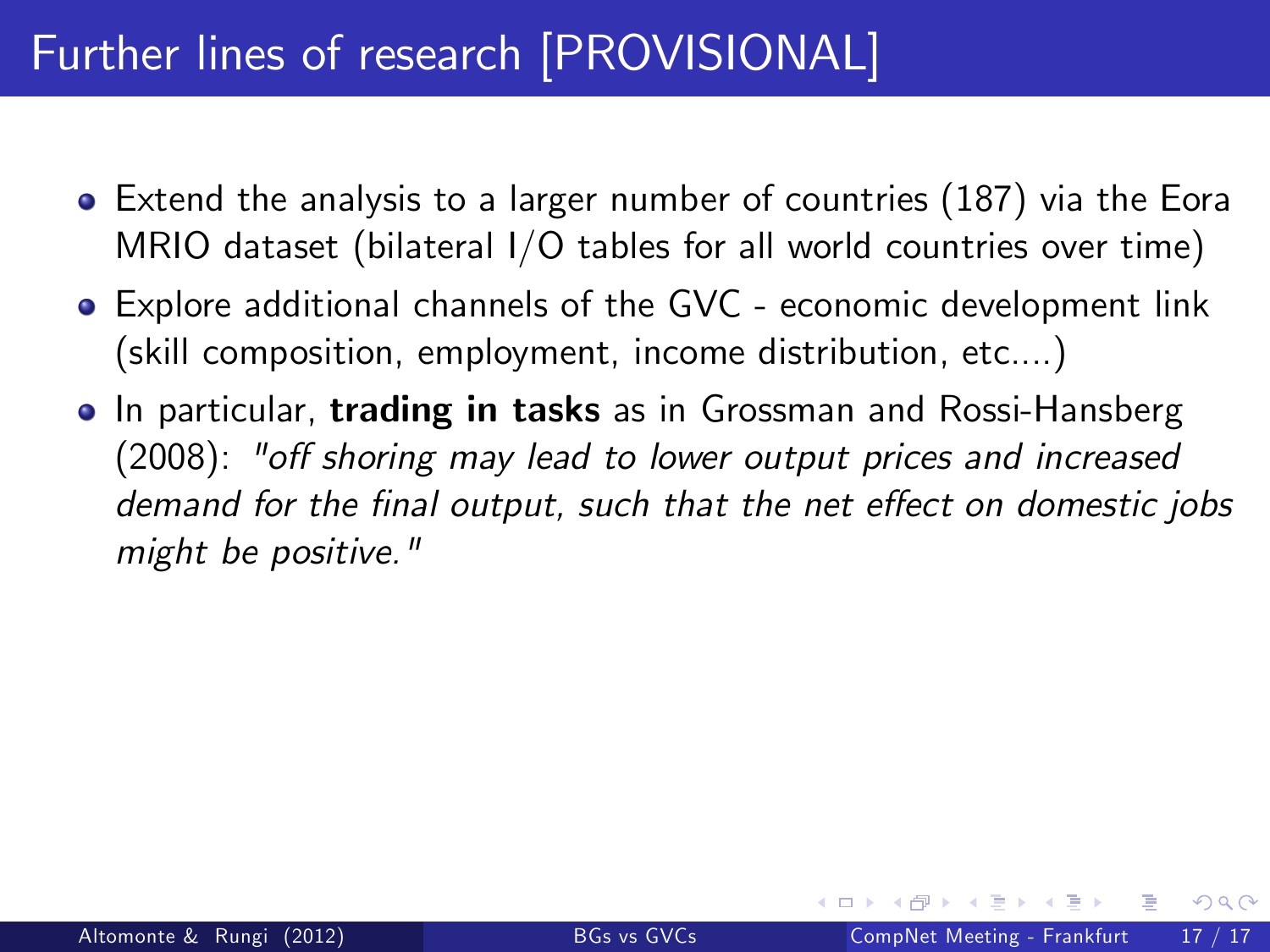- Extend the analysis to a larger number of countries (187) via the Eora MRIO dataset (bilateral I/O tables for all world countries over time)
- Explore additional channels of the GVC economic development link (skill composition, employment, income distribution, etc....)
- **In particular, trading in tasks** as in Grossman and Rossi-Hansberg (2008): "off shoring may lead to lower output prices and increased demand for the final output, such that the net effect on domestic jobs might be positive."
- **Clarify the interplay between origin and host countries'** institutions for foreign affiliates' characteristics (organizational complexity vs. VI) in driving access to GVCs, including job market institutions

 $\lambda$  in the set of the set